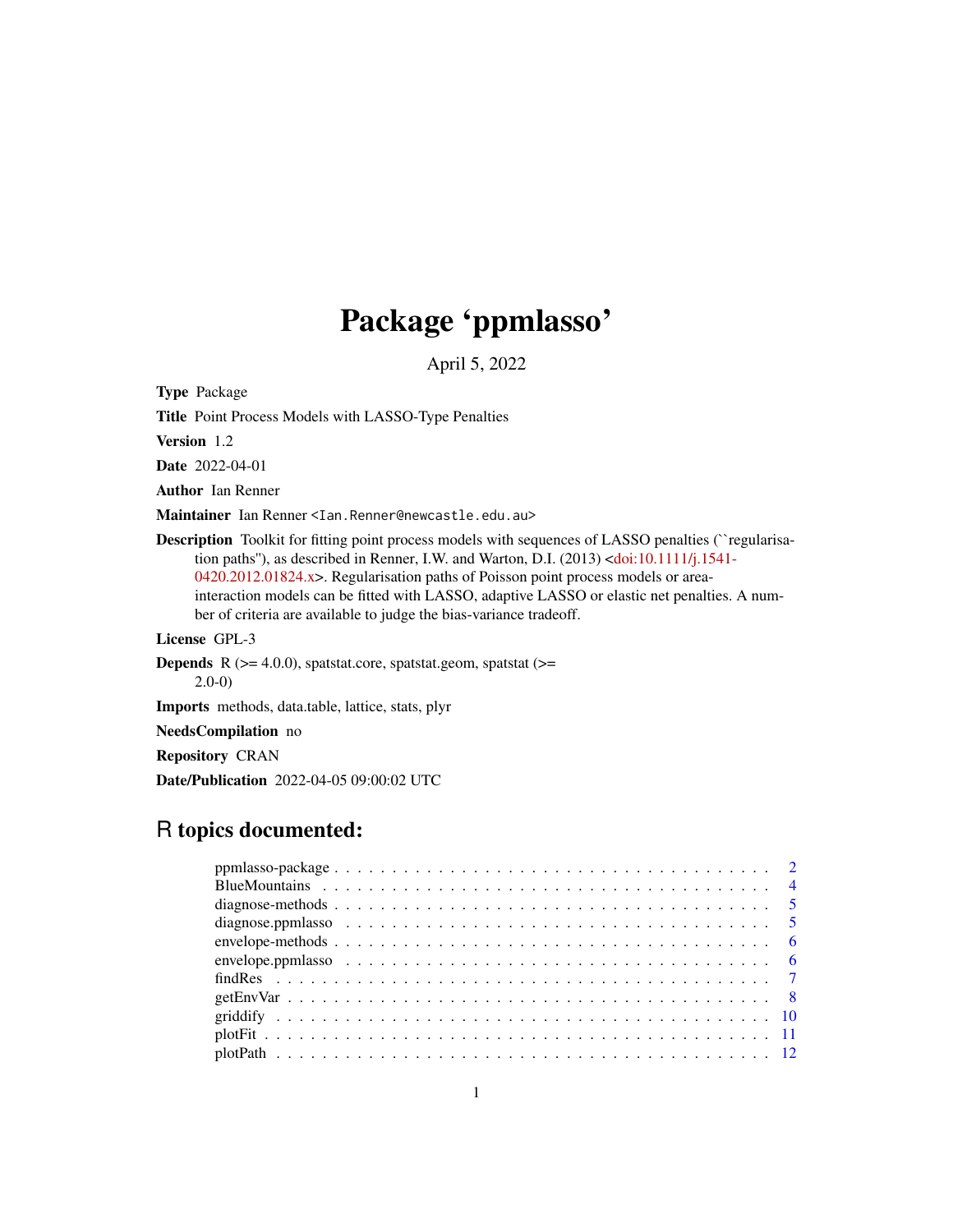# <span id="page-1-0"></span>2 ppmlasso-package

| Index |  |
|-------|--|

ppmlasso-package *PPM-LASSO: Point process models with LASSO-type penalties*

# **Description**

This package contains tools to fit point process models with sequences of LASSO penalties ("regularisation paths"). Regularisation paths of Poisson point process models or area-interaction models can be fitted with LASSO, adaptive LASSO or elastic net penalties. A number of criteria are available to judge the bias-variance tradeoff.

#### Details

The key functions in ppmlasso are as follows:

# Useful pre-analysis functions:

[findRes](#page-6-1) Determine the optimal spatial resolution at which to perform analysis

[getEnvVar](#page-7-1) Interpolate environmental data to species presence locations

[griddify](#page-9-1) Ensure a matrix of environmental data is on a rectangular grid

[ppmdat](#page-14-1) Calculate observation weights and set up design matrix for fitting

[pointInteractions](#page-12-1) Calculate interpoint interactions for fitting area-interaction models

[sampleQuad](#page-23-1) Set up a regular grid of quadrature points

#### Creating regularisation paths of point process models:

[ppmlasso](#page-15-1) Fit a regularisation path of point process models

[plotFit](#page-10-1) Plot the fitted intensity of a ppmlasso object

[plotPath](#page-11-1) Plot the regularisation path of a ppmlasso object

[print.ppmlasso](#page-22-1) Print output from a ppmlasso object

[predict.ppmlasso](#page-21-1) Make predictions from a fitted point process model to new data

#### Checking assumptions:

[diagnose.ppmlasso](#page-4-1) Create diagnostic residual plots of ppmlasso object [envelope.ppmlasso](#page-5-1) Create simulation envelope for goodness-of-fit checks on a ppmlasso object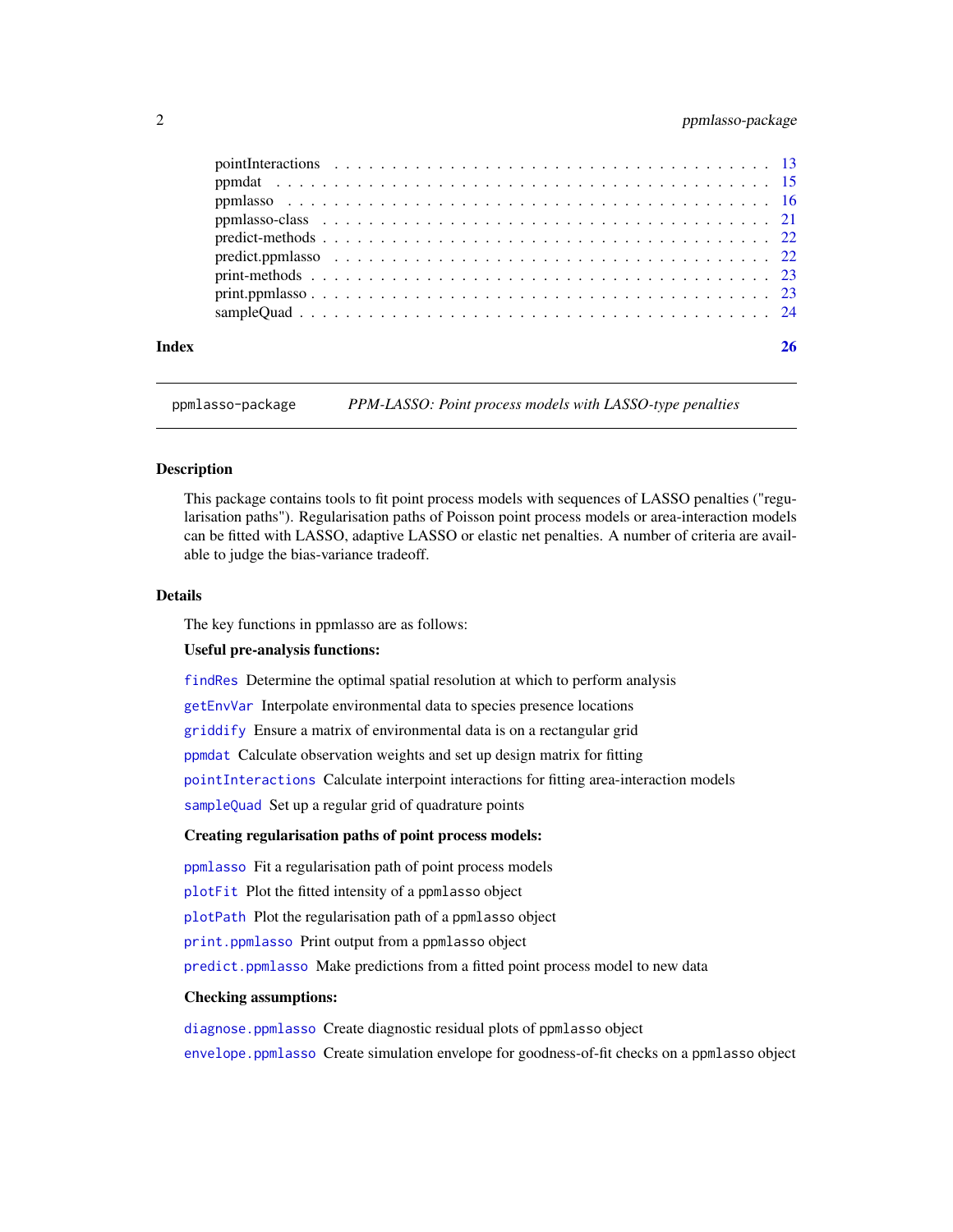#### Author(s)

Ian W. Renner

Maintainer: Ian W. Renner <Ian.Renner@newcastle.edu.au>

#### References

Renner, I.W. & Warton, D.I. (2013). Equivalence of MAXENT and Poisson point process models for species distribution modeling in ecology *Biometrics* 69, 274-281.

Renner, I.W. et al (2015). Point process models for presence-only analysis. *Methods in Ecology \& Evolution* 6, 366-379.

Renner, I.W., Warton, D.I., & Hui, F.K.C. (2021). What is the effective sample size of a spatial point process? *Australian & New Zealand Journal of Statistics* 63, 144-158.

# Examples

```
# Fit a regularisation path of Poisson point process models
data(BlueMountains)
sub.env = BlueMountains$env[BlueMountains$env$Y > 6270 & BlueMountains$env$X > 300,]
sub.euc = BlueMountains$eucalypt[BlueMountains$eucalypt$Y > 6270 & BlueMountains$eucalypt$X > 300,]
ppm.form = \sim poly(FC, TMP_MIN, TMP_MAX, RAIN_ANN, degree = 2, raw = TRUE)
ppm.fit = ppmlasso(ppm.form, sp.xy = sub.euc, env.grid = sub.env, sp.scale = 1, n.fits = 20,
writefile = FALSE)
# Fit a regularisation path of area-interaction models
data(BlueMountains)
ai.form = \sim poly(FC, TMP_MIN, TMP_MAX, RAIN_ANN, degree = 2, raw = TRUE)
ai.fit = ppmlasso(ai.form, sp.xy = sub.euc, env.grid = sub.env, sp.scale = 1,
family = "area.inter", r = 2, availability = BlueMountains$availability, n.fits = 20,
writefile = FALSE)
# Print a ppmlasso object
print(ppm.fit, out = "model")
# Residual plot of a ppmlasso object
diagnose(ppm.fit, which = "smooth", type = "Pearson")
# Make predictions
pred.mu = predict(ppm.fit, newdata = sub.env)
# Plot the intensity from a fitted ppmlasso object
plotFit(ppm.fit)
# Plot the regularisation path from a fitted ppmlasso object
plotPath(ppm.fit)
```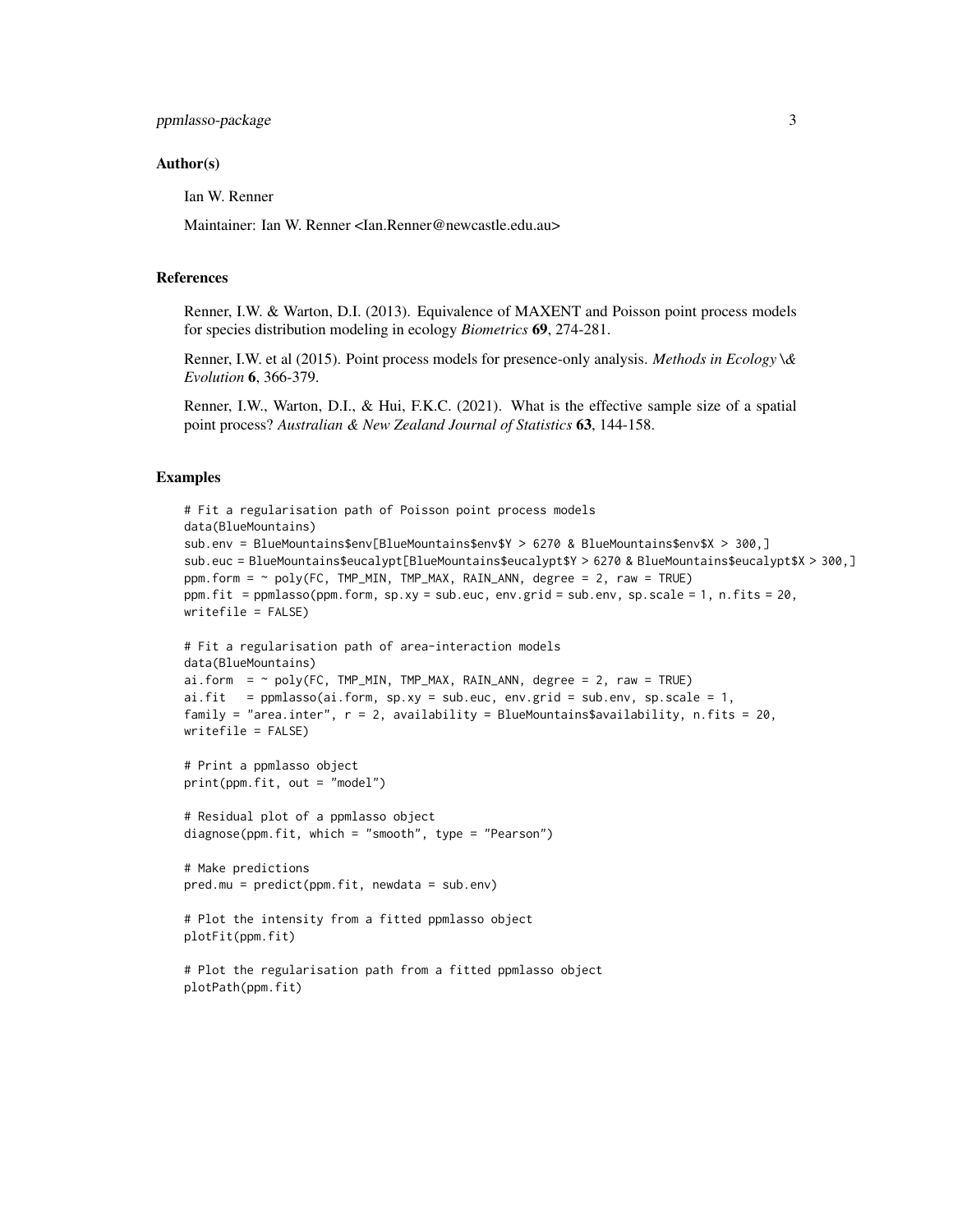<span id="page-3-0"></span>

#### Description

This data set contains the observed presence locations of a Sydney eucalypt (eucalypt), the values of four environmental variables and two variables related to site accessibility throughout the region at a spatial resolution of 500m (env), and a matrix indicating whether locations in the region are available to the species (availability).

# Usage

data(BlueMountains)

# Format

A list with three objects:

- eucalypt A data frame with a column X of UTM Easting coordinates (km) and a column Y of UTM Northing coordinates (km) of observed locations of a Sydney eucalypt
- env A data frame containing environmental data in the Blue Mountains region near Sydney
- availability A 301x201 matrix with UTM Northing and Easting locations stored in dimnames indicating whether locations are accessible or not

The data frame env contains the following environmental data:

X UTM Easting coordinates (km)

Y UTM Northing coordinates (km)

FC Number of fires since 1943

D\_MAIN\_RDS Distance from the nearest main road (m)

D\_URBAN Distance from the nearest urban area (m)

RAIN\_ANN Average annual rainfall (mm)

TMP\_MAX Average maximum temperature (degrees Celsius)

TMP\_MIN Average minimum temperature (degrees Celsius)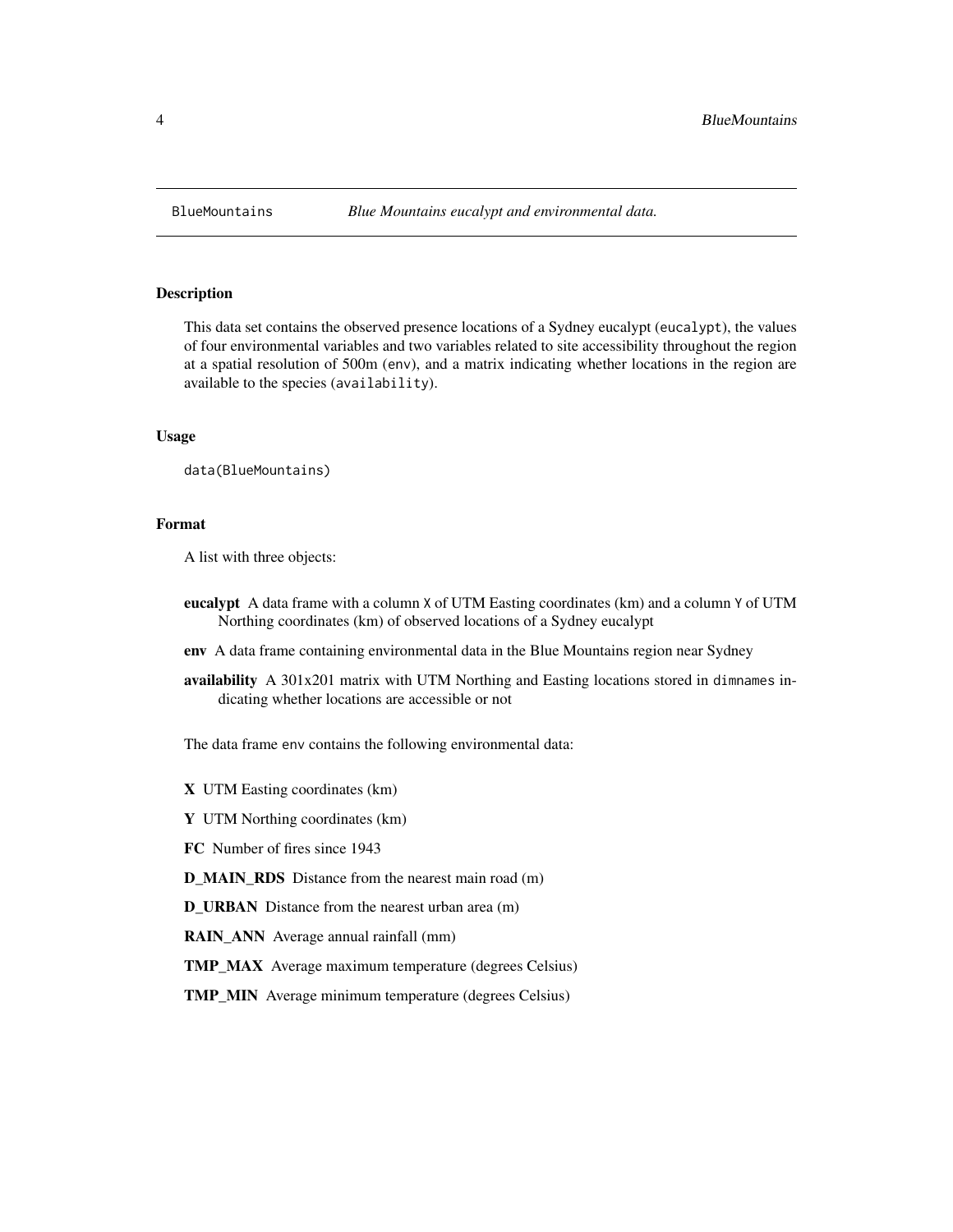<span id="page-4-0"></span>diagnose-methods *Methods for function* diagnose

#### Description

Methods for function [diagnose](#page-4-2)

# Methods

signature(fit = "ppm") Creates residual plots for a ppm object. See the help function for diagnose.ppm in spatstat for more details.

signature(fit = "ppmlasso") Creates residual plots for a ppmlasso object. See the help function for diagnose.ppm in spatstat for more details.

<span id="page-4-1"></span>diagnose.ppmlasso *Create diagnostic plots for a fitted point process model.*

#### <span id="page-4-2"></span>Description

This function is analogous to the diagnose.ppm function of the spatstat package.

# Usage

## S3 method for class 'ppmlasso' diagnose(object, ...)

#### Arguments

| object   | A fitted regularisation path of point process models. The diagnostic plots will |
|----------|---------------------------------------------------------------------------------|
|          | be created for the model that optimises the given criterion.                    |
| $\cdots$ | Other arguments for producing diagnostic plots, as given by the diagnose, ppm   |
|          | function of the spatstat package.                                               |

# Details

See the help file for diagnose.ppm in the spatstat package for further details of diagnostic plots.

# Author(s)

Ian W. Renner

#### References

Baddeley, A.J. & Turner, R. (2005). Spatstat: an R package for analyzing spatial point patterns. *Journal of Statistical Software* 12, 1-42.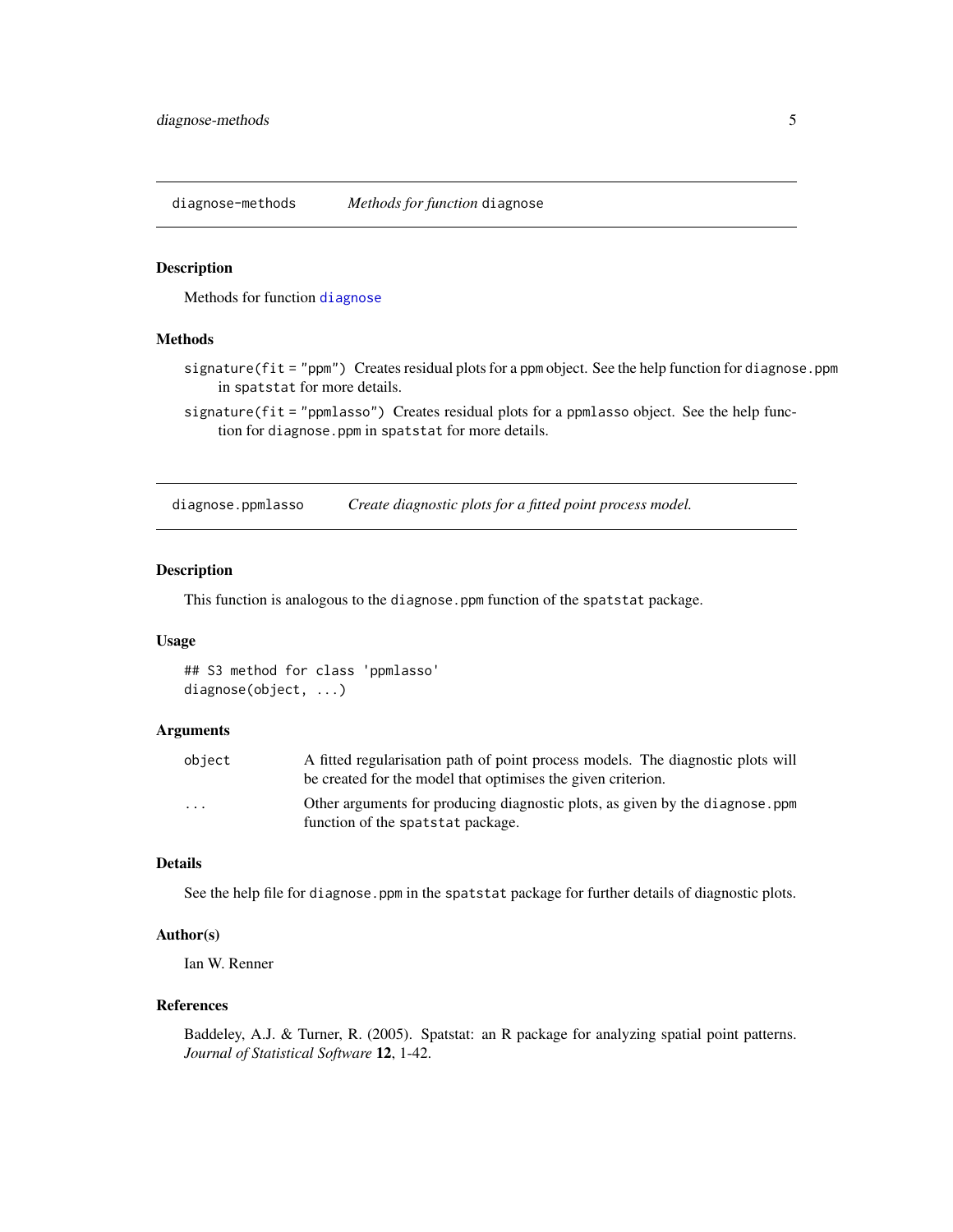# <span id="page-5-0"></span>See Also

[envelope.ppmlasso](#page-5-1), for other goodness-of-fit functions inherited from spatstat.

#### Examples

```
data(BlueMountains)
sub.env = BlueMountains$env[BlueMountains$env$Y > 6270 & BlueMountains$env$X > 300,]
sub.euc = BlueMountains$eucalypt[BlueMountains$eucalypt$Y > 6270 & BlueMountains$eucalypt$X > 300,]
ppm.form = ~poly(FC, TMP_MIN, TMP_MAX, RAIN_ANN, degree = 2) + poly(D_MAIN_RDS, D_URBAN, degree = 2)
ppm.fit = ppmlasso(ppm.form, sp.xy = sub.euc, env.grid = sub.env, sp.scale = 1, n.fits = 20,
writefile = FALSE)
diagnose(ppm.fit, which = "smooth", type = "Pearson")
```
envelope-methods *Methods for function* envelope

#### Description

Methods for function [envelope](#page-0-0)

# Methods

signature(Y = "ppmlasso") Creates Monte Carlo simulation envelopes for a given function for a ppmlasso object. See the help function for envelope in spatstat for more details.

<span id="page-5-1"></span>envelope.ppmlasso *Calculates simulation envelopes for goodness-of-fit*

# Description

This function is analogous to the envelope function of the spatstat package.

#### Usage

```
## S3 method for class 'ppmlasso'
envelope(Y, fun = Kest, ...)
```

|     | A fitted regularisation path of point process models. The simulation envelopes<br>will be calculated for the model that optimises the given criterion.               |
|-----|----------------------------------------------------------------------------------------------------------------------------------------------------------------------|
| fun | The summary function to be computed for the given point process model. See<br>the help file for the envelope function of the spatstat package for more de-<br>tails. |
| .   | Other arguments for producing diagnostic plots, as given by the envelope func-<br>tion of the spatstat package.                                                      |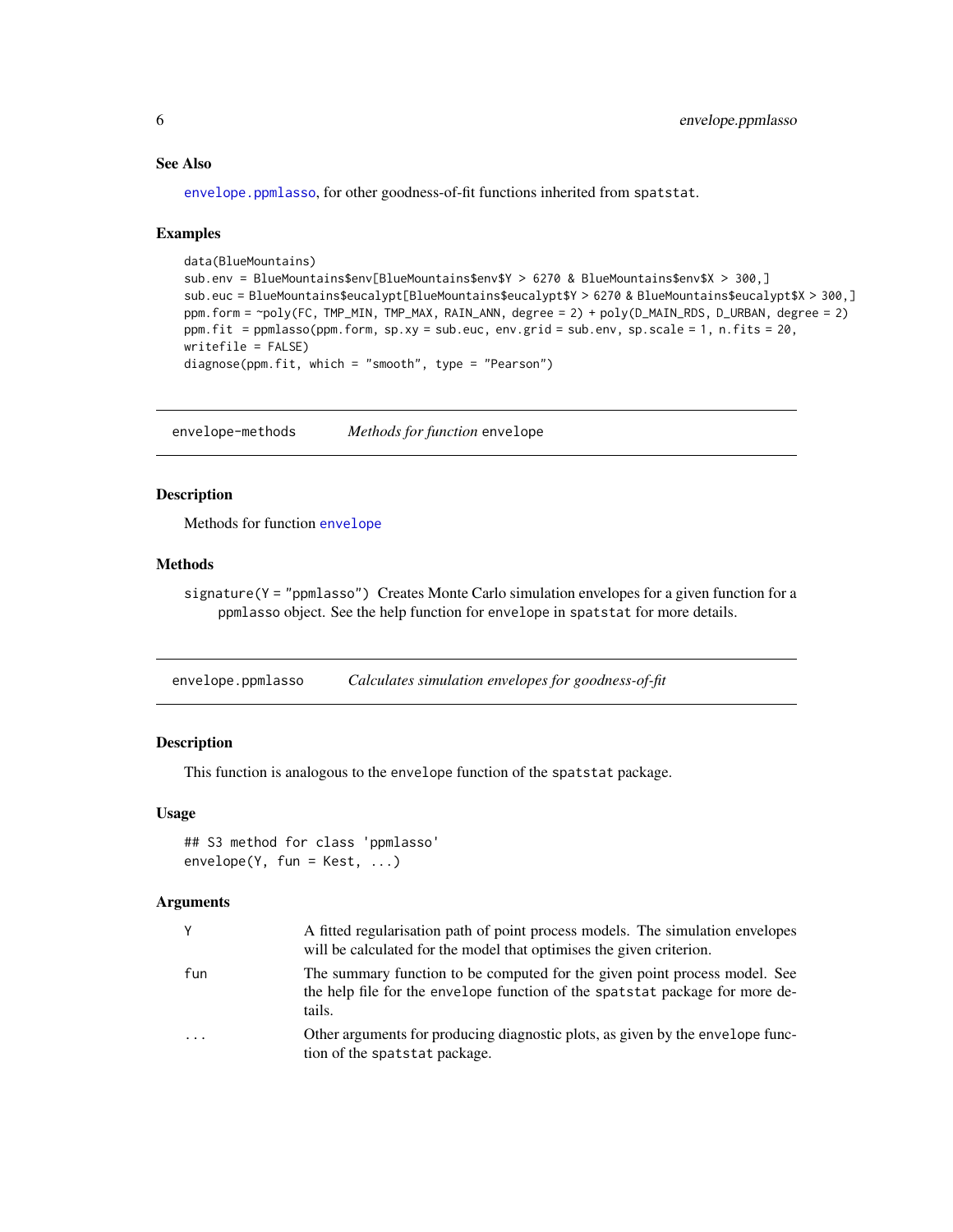#### <span id="page-6-0"></span>findRes 7

# Details

See the help file for envelope in the spatstat package for further details of simulation envelopes.

#### Author(s)

Ian W. Renner

# References

Baddeley, A.J. & Turner, R. (2005). Spatstat: an R package for analyzing spatial point patterns. *Journal of Statistical Software* 12, 1-42.

# See Also

[diagnose.ppmlasso](#page-4-1), for residual plots inherited from spatstat.

#### Examples

```
data(BlueMountains)
sub.env = BlueMountains$env[BlueMountains$env$Y > 6270 & BlueMountains$env$X > 300,]
sub.euc = BlueMountains$eucalypt[BlueMountains$eucalypt$Y > 6270 & BlueMountains$eucalypt$X > 300,]
ppm.form = ~poly(FC, TMP_MIN, TMP_MAX, RAIN_ANN, degree = 2) + poly(D_MAIN_RDS, D_URBAN, degree = 2)
ppm.fit = ppmlasso(ppm.form, sp.xy = sub.euc, env.grid = sub.env, sp.scale = 1, n.fits = 20,
writefile = FALSE)
envelope(ppm.fit, Kinhom, nsim = 20)
```
#### <span id="page-6-1"></span>findRes *Choose spatial resolution for analysis*

#### **Description**

This function produces a plot to choose the optimal spatial resolution for analysis. A point process model is calculated for each nominated spatial resolution and the log-likelihood of all fitted models are plotted against the spatial resolutions.

#### Usage

```
findRes(scales, lambda = 0, coord = c("X", "Y"), sp.xy, env.grid,formula, tol = 0.01, ...
```

| scales | A vector of spatial resolutions for which to produce the plot.                                                                                                   |
|--------|------------------------------------------------------------------------------------------------------------------------------------------------------------------|
| lambda | The penalty for each fitted spatial resolution. This should be a single value such<br>that only one point process model is computed for each spatial resolution. |
| coord  | A vector containing the names of the longitude and latitude coordinates, used<br>by getEnvVar.                                                                   |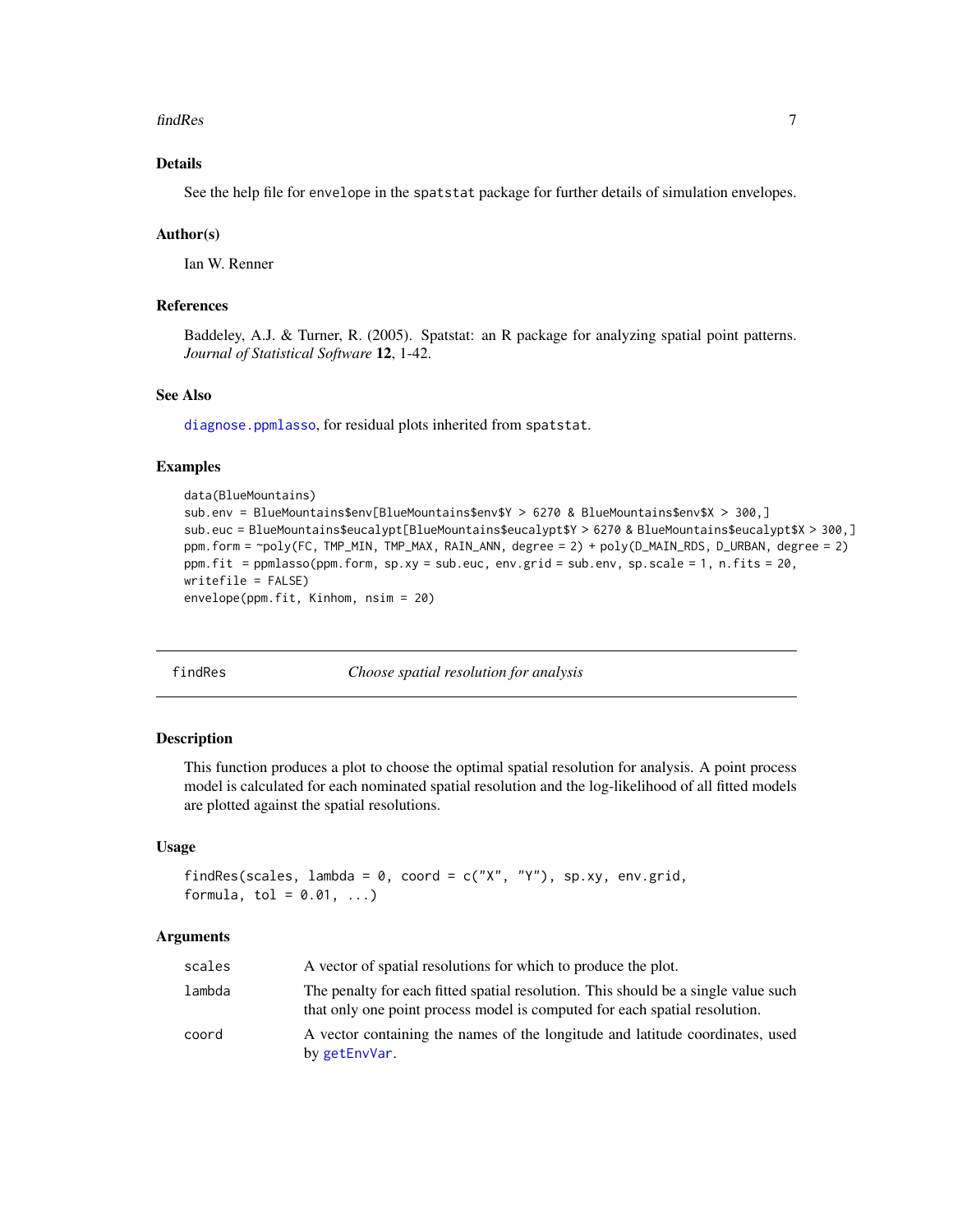<span id="page-7-0"></span>

| Sp.xy    | A matrix of species locations containing at least one column representing longi-<br>tude and one column representing latitude, as in ppmlasso.          |
|----------|---------------------------------------------------------------------------------------------------------------------------------------------------------|
| env.grid | The geo-referenced matrix of environmental grids, as in ppmlasso.                                                                                       |
| formula  | The formula of the fitted model, as in ppmlasso.                                                                                                        |
| tol      | An optional argument to specify the tolerance level of coordinate error passed<br>to an internal call to the griddify function, set to 0.01 by default. |
| $\cdots$ | Further arguments passed to ppmlasso.                                                                                                                   |

# Details

This function produces a plot which can be used to judge an optimal spatial resolution for analysis. As the spatial resolution gets finer, the log-likelihood tends to stabilise to a constant value. The largest spatial resolution at which the log-likelihood appears to stabilise may be considered optimal for model fitting.

#### Value

A plot of log-likelihood versus spatial resolution.

# Author(s)

Ian W. Renner

#### References

Renner, I.W. et al (2015). Point process models for presence-only analysis. *Methods in Ecology \& Evolution* 6, 366-379.

#### Examples

```
data(BlueMountains)
sub.env = BlueMountains$env[BlueMountains$env$Y > 6270 & BlueMountains$env$X > 300,]
sub.euc = BlueMountains$eucalypt[BlueMountains$eucalypt$Y > 6270 & BlueMountains$eucalypt$X > 300,]
scales = c(0.5, 1, 2, 4, 8, 16)ppm.form = ~ poly(FC, TMP_MIN, TMP_MAX, RAIN_ANN, degree = 2)findRes(scales, formula = ppm.form, sp.xy = sub.euc, env.grid = sub.env)
```
<span id="page-7-1"></span>getEnvVar *Extract environmental data to presence locations*

#### Description

Given a matrix of quadrature points and a list of species presences, this function extracts environmental data to presence locations using bilinear interpolation.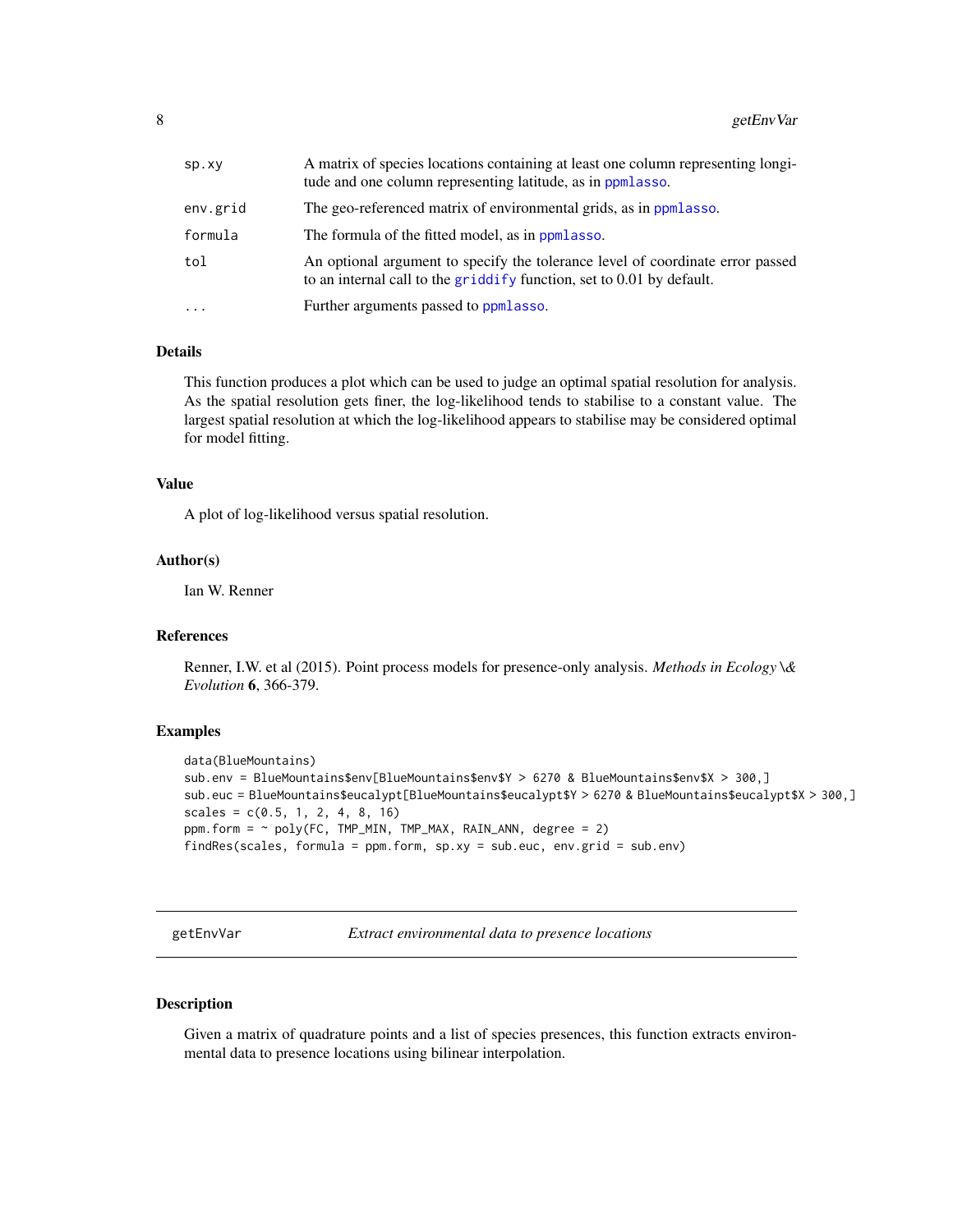# <span id="page-8-0"></span>getEnvVar 9

#### Usage

getEnvVar(sp.xy, env.grid, env.scale, coord = c("X", "Y"), envfilename = "SpEnvData",  $tol = 0.01$ , writefile = TRUE)

# Arguments

| sp.xy       | A matrix of species locations containing at least one column representing longi-<br>tude and one column representing latitude.                                                                                                                       |
|-------------|------------------------------------------------------------------------------------------------------------------------------------------------------------------------------------------------------------------------------------------------------|
| env.grid    | The geo-referenced matrix of environmental grids.                                                                                                                                                                                                    |
| env.scale   | The spatial resolution of the quadrature scheme from which the environmental<br>data is extracted.                                                                                                                                                   |
| coord       | A vector containing the names of the longitude and latitude coordinates, as in<br>sampleQuad.                                                                                                                                                        |
| envfilename | An optional argument containing the name of the saved file. Setting envertilename<br>= "SpEnvData" will save a matrix sp. dat containing the species presence loca-<br>tions and the interpolated environmental data to the file "SpEnvData. RData". |
| tol         | An optional argument to specify the tolerance level of coordinate error passed<br>to an internal call to the griddify function, set to 0.01 by default.                                                                                              |
| writefile   | A logical argument to determine whether the output should be written to a file<br>or not. If TRUE (the default), the output will be saved with the file name as<br>described in the envfilename argument.                                            |

# Details

At a given species location with coordinates  $(x, y)$ , the interpolated value of the environmental variable z is calculated as a weighted average of z at four reference quadrature points  $(x^{(1)}, y^{(1)})$ ,  $(x^{(1)}, y^{(2)})$ ,  $(x^{(2)}, y^{(1)})$  and  $(x^{(2)}, y^{(2)})$  that form a square of nominated side length env.scale surrounding  $(x, y)$ .

# Value

A matrix containing locations of species presences in the first two columns and the interpolated environmental data in the remaining columns.

#### Author(s)

Ian W. Renner

# Examples

```
data(BlueMountains)
species.env = getEnvVar(BlueMountains$eucalypt, env.grid = BlueMountains$env, env.scale = 0.5,
envfilename = NA, writefile = FALSE)
```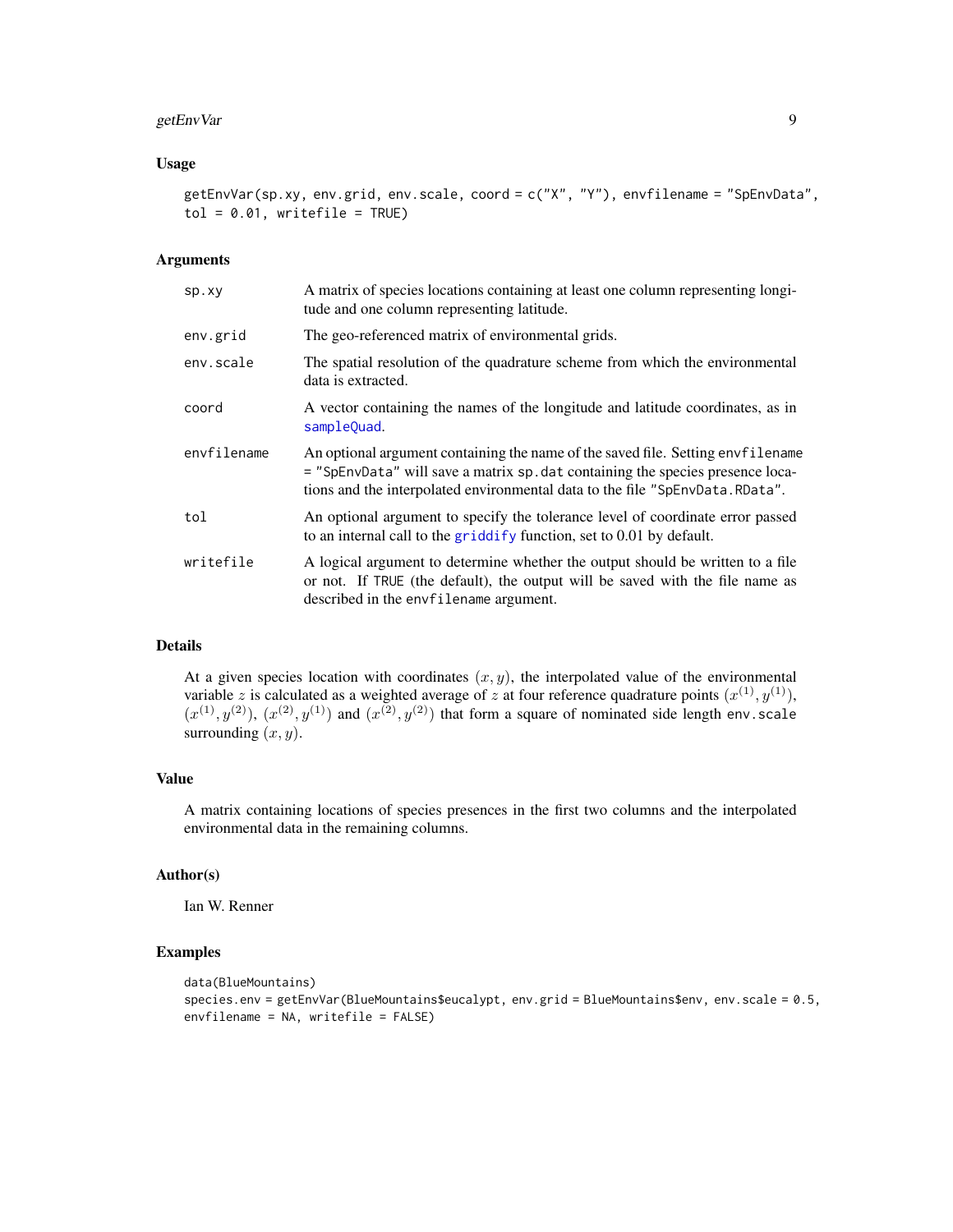<span id="page-9-1"></span><span id="page-9-0"></span>

# Description

This function ensures that the coordinates of the supplied geo-referenced matrix of environmental grids constitutes a rectangular grid.

#### Usage

```
griddify(envframe, tol = 0.01, coord = c("X", "Y"))
```
#### Arguments

| envframe | The geo-referenced matrix of environmental grids.                        |
|----------|--------------------------------------------------------------------------|
| tol      | The tolerance level within which to correct coordinate errors.           |
| coord    | A vector containing the names of the longitude and latitude coordinates. |

# Details

The functions in the ppmlasso package require a set of quadrature points along a rectangular grid. At times a set of quadrature points with a desired spatial resolution of  $x_{\delta} \times y_{\delta}$  will have some minor machine error in some coordinates such that the coordinates as supplied do not consistute a rectangular grid. The griddify function corrects this error as follows:

Let  $\{x_1, x_2, \ldots, x_n\}$  and  $\{y_1, y_2, \ldots, y_n\}$  be the supplied coordinates contained in envframe. The function first determines the spatial resolution  $x_{\delta} \times y_{\delta}$  based on the median of the differences in the unique values of  $x_i$  and  $y_i$  as well as the coordinates of a rectangular grid with this spatial resolution  ${x_1^{grid}, x_2^{grid}, \ldots, x_n^{grid}}$  and  ${y_1^{grid}, y_2^{grid}, \ldots, y_n^{grid}}$ . Given the tolerance  $\epsilon$  supplied to tol, any coordinate  $x_i$  for which  $0 < \left| x_i - x_i^{grid} \right| \leq epsilon \times x_\delta$  will be adjusted to  $x_i^{grid}$ . Likewise, any coordinate  $y_i$  for which  $0 < |y_i - y_i^{grid}| < epsilon \times y_\delta$  will be adjusted to  $y_i^{grid}$ .

Any environmental variables contained in envframe are left unchanged.

#### Value

A data frame containing the coordinates on a rectangular grid as well as any environmental variables left unchanged.

#### Author(s)

Ian W. Renner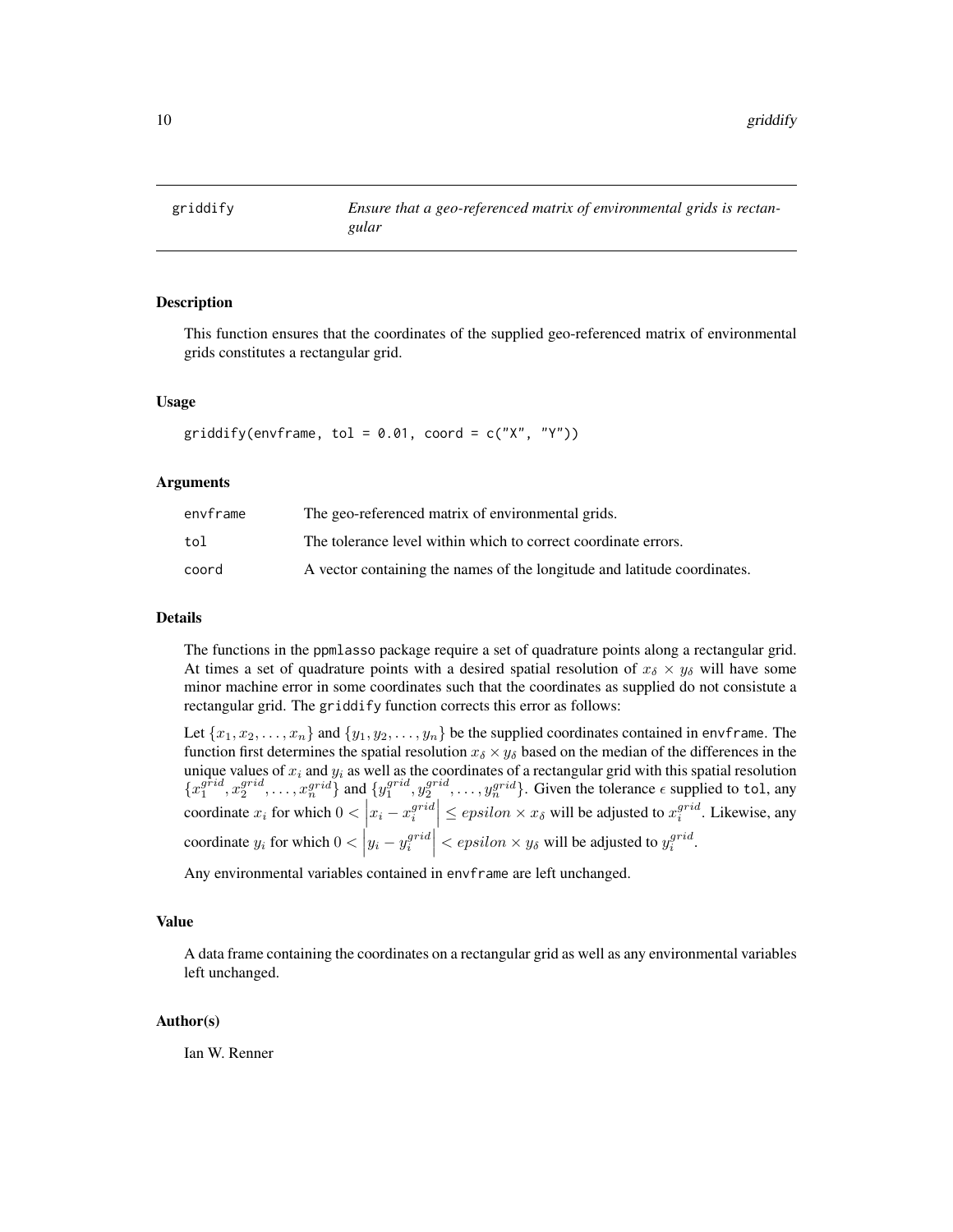#### <span id="page-10-0"></span>plotFit the contract of the contract of the contract of the contract of the contract of the contract of the contract of the contract of the contract of the contract of the contract of the contract of the contract of the co

# Examples

```
X = seq(0, 5, 1)Y = \text{seq}(1, 11, 2)XY = expand.grid(X, Y) # generate 1 x 2 rectangular gridnames(XY) = c("X", "Y")#move some coordinates off of rectangular grid
XY$X[1] = XY$X[1] - 0.01XY$Y[1] = XY$Y[1] - 0.01XY$X[7] = XY$X[7] + 0.01
XY$Y[7] = XY$Y[7] + 0.01
#generate environmental variables
XY$V1 = 0.1*XY$X + 0.2*XY$Y + rnorm(36, 0, 1)XY$V2 = -0.2*XY$X + 0.1*XY$Y + 0.05*XY$X*XY$Y + rnorm(36, 0, 5)
XYgrid = griddify(XY)
```
<span id="page-10-1"></span>plotFit *Plot the predicted intensity of a fitted* ppmlasso *model*

#### Description

This function produces a levelplot of the predicted intensity from a fitted ppmlasso model.

# Usage

```
plotFit(fit, pred.data = data.frame(X = \text{fit}$x[fit$pres == 0],
Y = \text{fit$y[fit$pres == 0], 1, scale(fit$data[fit$pres == 0, -1],center = -fit$s.means/fit$s.sds, scale = 1/fit$s.sds)),
coord = c("X", "Y"), asp = "iso", ylab = "", xlab = "",
col.regions = heat.colors(1024)[900:1], cuts = length(col.regions),
cex = 1.4, main.text = paste(toupper(fit$criterion), "fit"), cex.color = 1.4)
```

| fit       | A fitted ppmlasso object.                                                                                                                                                                                                                                 |
|-----------|-----------------------------------------------------------------------------------------------------------------------------------------------------------------------------------------------------------------------------------------------------------|
| pred.data | A data frame which defines the coordinates and the environmental variables<br>for which the predicted intensity will be calculated. By default, this uses the<br>coordinates and environmental variables from the object supplied to the fit<br>argument. |
| coord     | A vector containing the names of the longitude and latitude coordinates, as in<br>sampleQuad.                                                                                                                                                             |
| asp       | Aspect of the plot, with "iso" as default. See the documentation for the levelplot<br>function of the lattice pacakge for more details.                                                                                                                   |
| ylab      | Label for the $y$ -axis. Blank by default.                                                                                                                                                                                                                |
| xlab      | Label for the x-axis. Blank by default                                                                                                                                                                                                                    |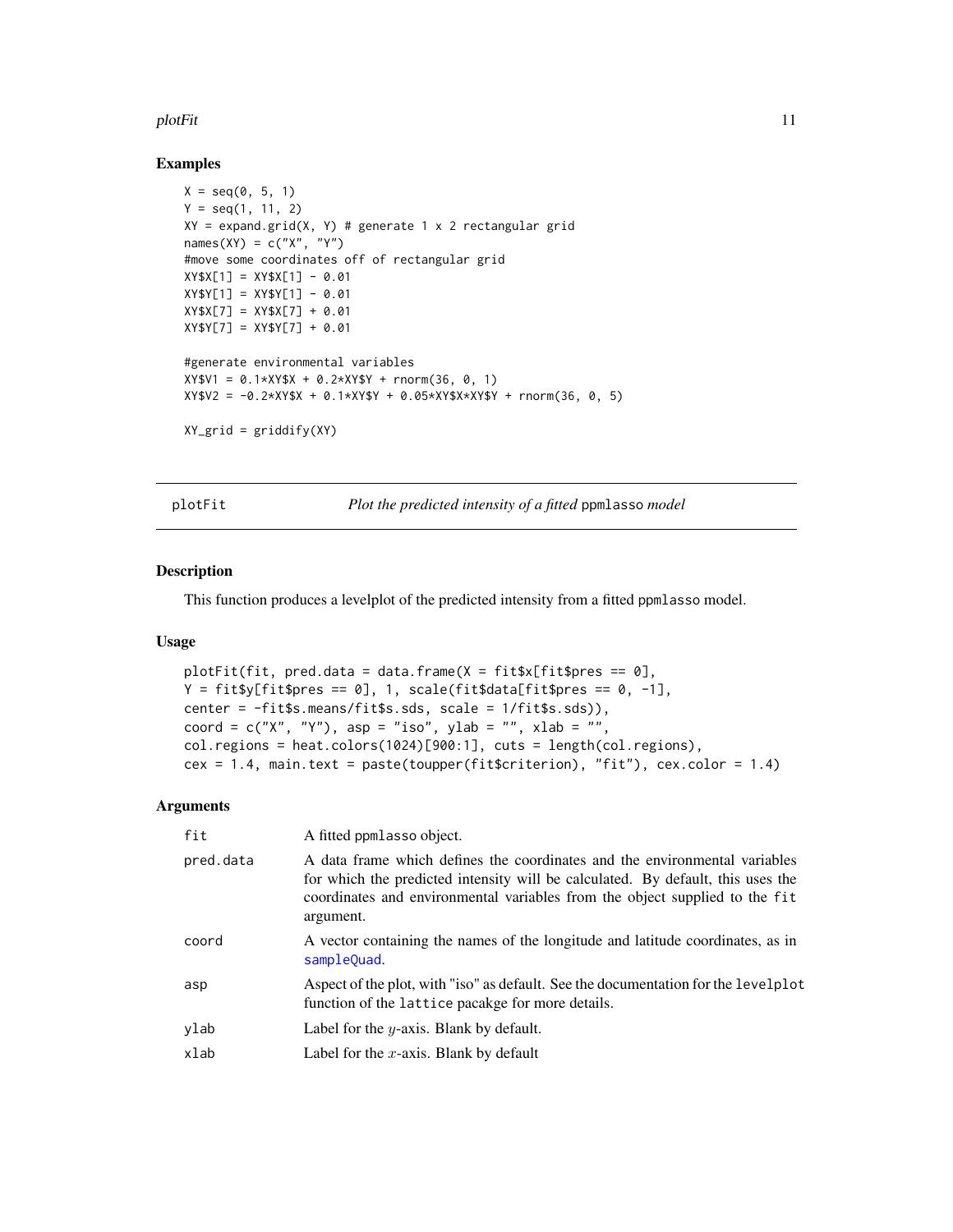<span id="page-11-0"></span>

| col.regions | A vector of colours to define the intensity gradient. See the documentation for<br>the levelplot function of the lattice pacakge for more details.                                 |
|-------------|------------------------------------------------------------------------------------------------------------------------------------------------------------------------------------|
| cuts        | The number of levels the color gradient for the intensity surface is divided into.<br>See the documentation for the levelplot function of the lattice pacakge for<br>more details. |
| cex         | Character size for axis labels.                                                                                                                                                    |
| main.text   | Title of the plot.                                                                                                                                                                 |
| cex.color   | Character size for the colorkey labels.                                                                                                                                            |

#### Details

This function will compute the predicted intensity of a fitted ppmlasso object using the model within the regularisation path which optimises the criterion specified in the call to [ppmlasso](#page-15-1).

## Author(s)

Ian W. Renner

# Examples

```
data(BlueMountains)
sub.env = BlueMountains$env[BlueMountains$env$Y > 6270 & BlueMountains$env$X > 300,]
sub.euc = BlueMountains$eucalypt[BlueMountains$eucalypt$Y > 6270 & BlueMountains$eucalypt$X > 300,]
ppm.form = ~poly(FC, TMP_MIN, TMP_MAX, RAIN_ANN, degree = 2) + poly(D_MAIN_RDS, D_URBAN, degree = 2)
ppm.fit = ppmlasso(ppm.form, sp.xy = sub.euc, env.grid = sub.env, sp.scale = 1, n.fits = 20,
writefile = FALSE)
plotFit(ppm.fit)
```
<span id="page-11-1"></span>plotPath *Plot of the regularisation path of a* ppmlasso *model*

# Description

This function produces a trace plot of the coefficient estimates of a fitted ppmlasso object and identifies the models which optimise the various penalisation criteria.

#### Usage

```
plotPath(fit, colors = c("gold", "green3", "blue", "brown", "pink"), logX = TRUE)
```

| fit    | A fitted ppm asso object.                                                                                                 |
|--------|---------------------------------------------------------------------------------------------------------------------------|
| colors | A vector of colours for each criterion: "aic", "bic", "hgc", "gcv", and "nlgcv".                                          |
| logX   | A logical argument to indicate whether the plot should utilise a logarithmic scale<br>on the x-axis (the default) or not. |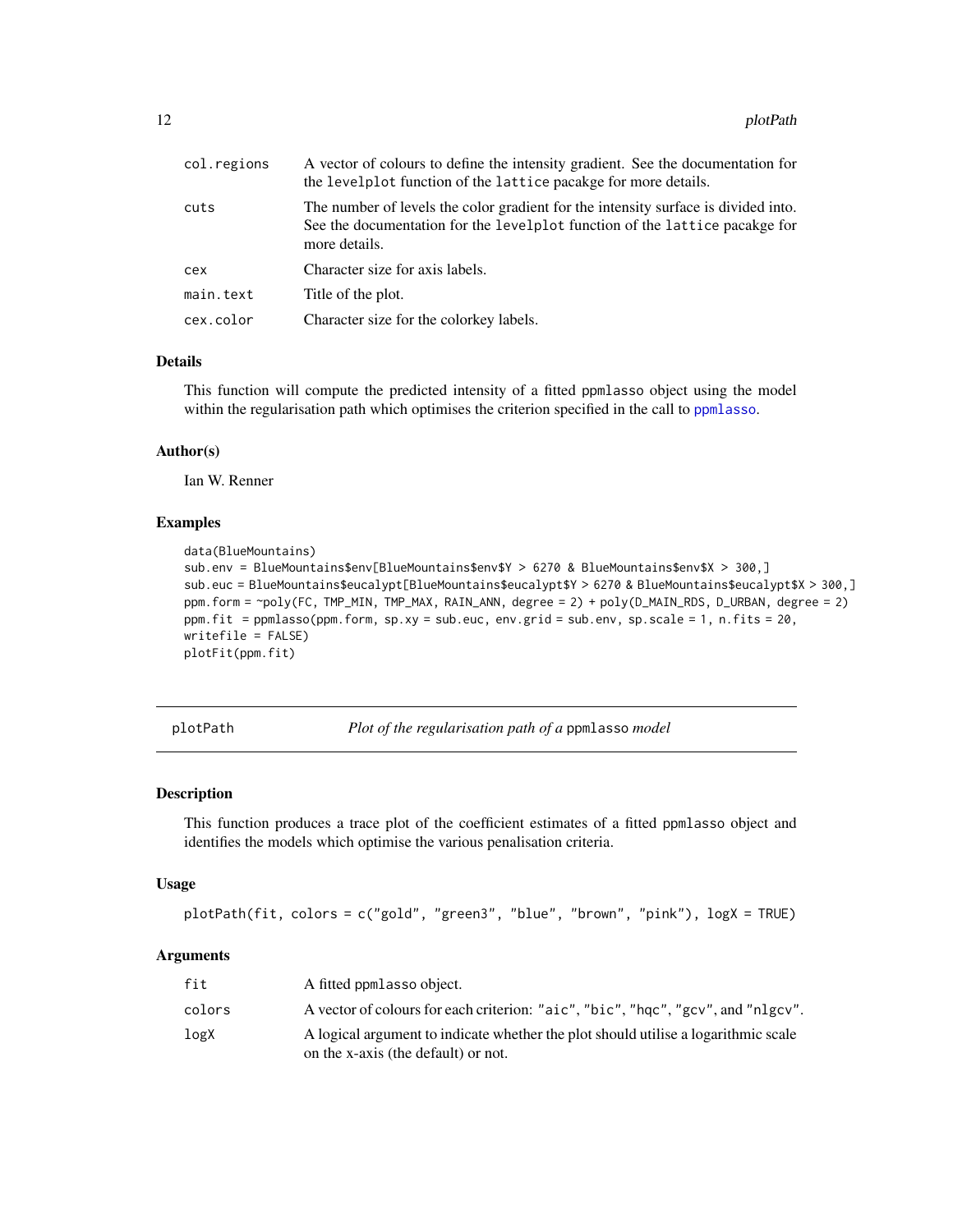# <span id="page-12-0"></span>pointInteractions 13

# Details

A fitted ppmlasso object contains a matrix called betas which stores the coefficient estimates of each of the n.fits models fitted. This function produces a traceplot of these coefficient estimates for each environmental variable and highlights the models which optimise each of the penalisation criteria.

# Author(s)

Ian W. Renner

# Examples

```
data(BlueMountains)
sub.env = BlueMountains$env[BlueMountains$env$Y > 6270 & BlueMountains$env$X > 300,]
sub.euc = BlueMountains$eucalypt[BlueMountains$eucalypt$Y > 6270 & BlueMountains$eucalypt$X > 300,]
ppm.form = ~poly(FC, TMP_MIN, TMP_MAX, RAIN_ANN, degree = 2) + poly(D_MAIN_RDS, D_URBAN, degree = 2)
ppm.fit = ppmlasso(ppm.form, sp.xy = sub.euc, env.grid = sub.env, sp.scale = 1, n.fits = 20,
writefile = FALSE)
plotPath(ppm.fit)
```
<span id="page-12-1"></span>pointInteractions *Calculate point interactions for area-interaction models*

#### Description

This function calculates point interactions at presence locations and quadrature points required for fitting a regularisation path of area-interaction models.

#### Usage

```
pointInteractions(data.ppm, r, availability = NA)
```

| dat.ppm      | A design matrix generated using the ppmdat function.                                                                                                                                                                                                                                                               |
|--------------|--------------------------------------------------------------------------------------------------------------------------------------------------------------------------------------------------------------------------------------------------------------------------------------------------------------------|
|              | The radius of point interactions.                                                                                                                                                                                                                                                                                  |
| availability | An optional binary matrix used in calculating point interactions indicating whether<br>locations are available (availability = 1) or not (availability = $\theta$ ). If no<br>such matrix is provided, availability is automatically generated with all val-<br>ues set to 1 at a special resolution of half of r. |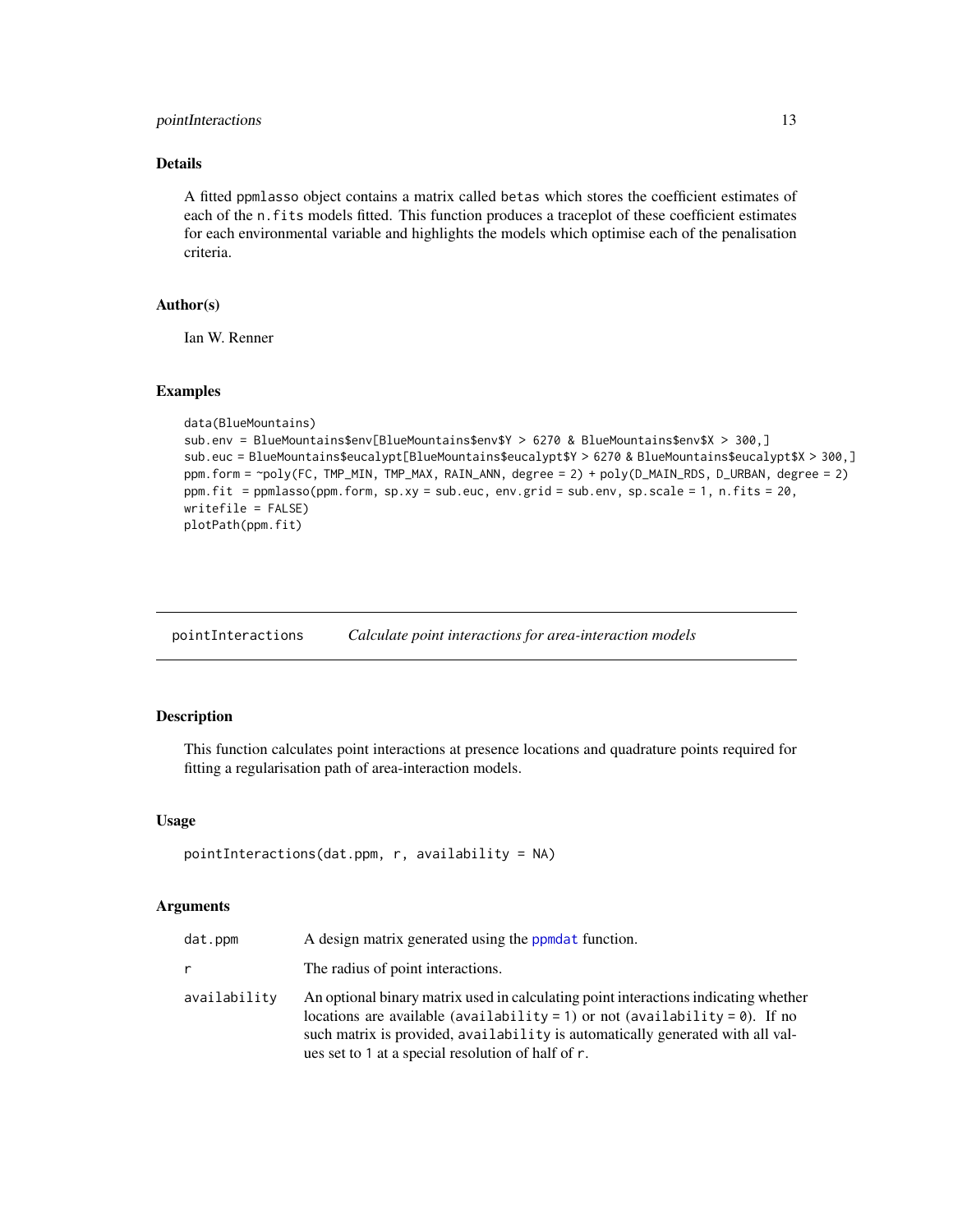# Details

Theoretically, the point interaction  $t(y)$  at a point y is calculated as the proportion of available area in a circular region Y or radius r centred at y that overlaps with circles of radius r centred at other presence locations (Baddeley & Turner, 2005).

This function discretises the study region at the same spatial resolution as availability by defining the matrix occupied, a fine grid of locations spanning the study region initialised to zero. The values of occupied within a distance of r of each presence location are then augmented by 1, such that occupied then contains the total number of presence locations with which each grid location interacts. To prevent unavailable areas from being included in the calculation of point interactions, the values of occupied at grid locations for which availability  $= 0$  are set to zero.

 $t(y)$  is then estimated as the proportion of available grid locations within Y that overlap circular regions around other presence locations.

The availability matrix is particularly useful for regions that have inaccessible areas (e.g. due to the presence of ocean or urban areas).

Finer resolutions of the availability matrix will yield more precise estimates but at a cost of greater computation time.

#### Value

A vector of point interactions corresponding to the locations contained in the dat.ppm argument.

#### Author(s)

Ian W. Renner

# References

Baddeley, A.J. & Turner, R. (2005). Spatstat: an R package for analyzing spatial point patterns. *Journal of Statistical Software* 12, 1-42.

# See Also

[ppmlasso](#page-15-1) for fitting a regularisation path of area-interaction models

# Examples

```
data(BlueMountains)
species.ppm = ppmdat(sp.xy = BlueMountains$eucalypt, back.xy = BlueMountains$env,
sp.scale = 1, datfilename = NA, writefile = FALSE) # generate design matrix
species.int = pointInteractions(species.ppm, 2, BlueMountains$availability)
```
<span id="page-13-0"></span>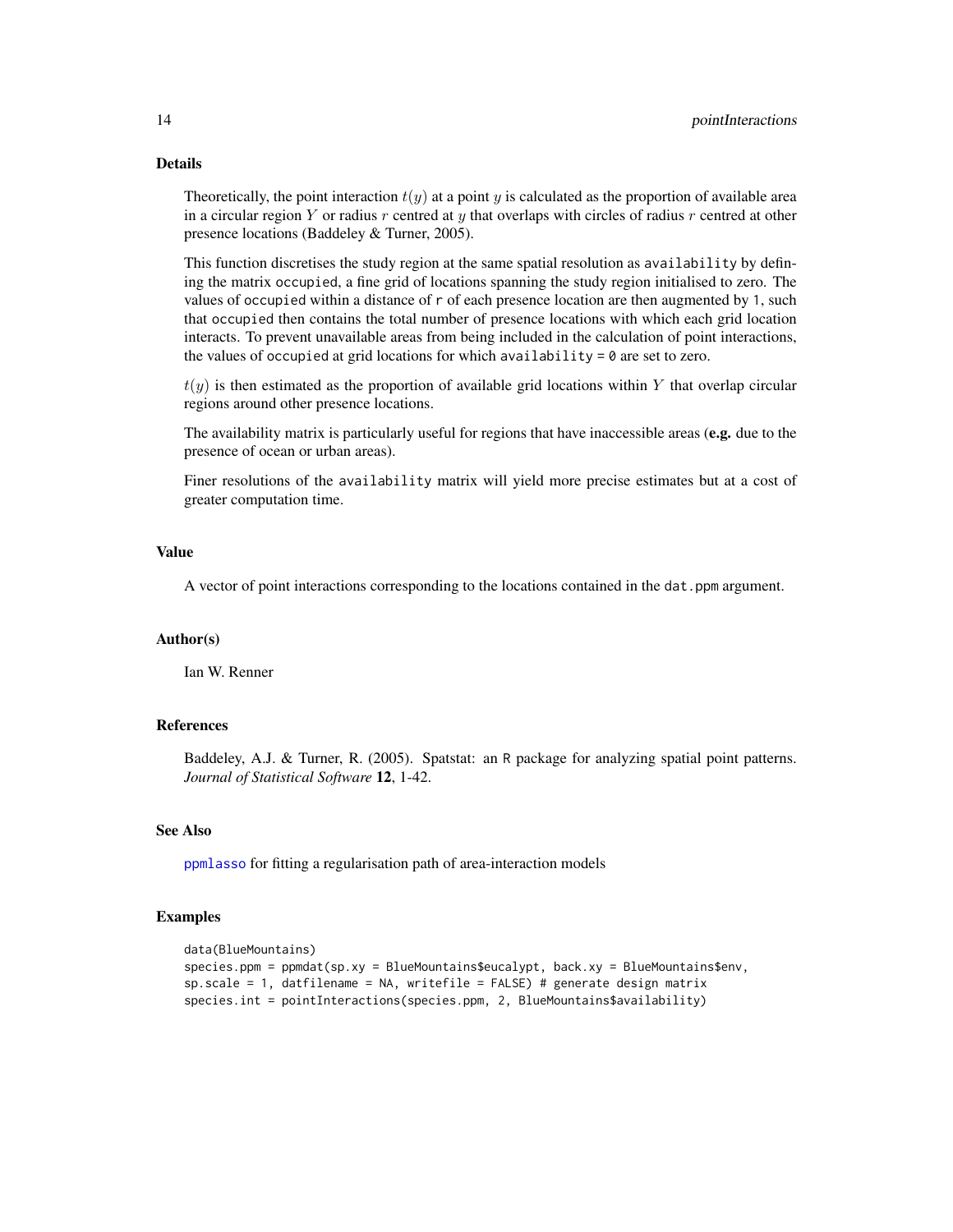<span id="page-14-1"></span><span id="page-14-0"></span>

#### Description

This function prepares the data for model fitting. In particular, it determines observation weights and sets up the design matrix required for fitting a regularisation path.

#### Usage

ppmdat(sp.xy, sp.scale, back.xy, coord = c("X","Y"), sp.dat = getEnvVar(sp.xy = sp.xy, env.scale = sp.scale, env.grid = back.xy, coord = coord, writefile = writefile), sp.file = NA, quad.file = NA, datfilename = "PPMDat", writefile = TRUE)

# Arguments

| sp.xy       | A matrix of species locations containing at least one column representing longi-<br>tude and one column representing latitude.                                                                                                                                                                                                                                                                             |
|-------------|------------------------------------------------------------------------------------------------------------------------------------------------------------------------------------------------------------------------------------------------------------------------------------------------------------------------------------------------------------------------------------------------------------|
| sp.scale    | The spatial resolution at which to sample quadrature points.                                                                                                                                                                                                                                                                                                                                               |
| back.xy     | The geo-referenced matrix of environmental grids.                                                                                                                                                                                                                                                                                                                                                          |
| coord       | A vector containing the names of the longitude and latitude coordinates, as in<br>sampleQuad.                                                                                                                                                                                                                                                                                                              |
| sp.dat      | A matrix of species presence locations and the corresponding environmental<br>data, as generated by getEnvVar.                                                                                                                                                                                                                                                                                             |
| sp.file     | The name of a saved file containing a matrix of species presence locations and<br>the corresponding environmental data, as generated by getEnvVar.                                                                                                                                                                                                                                                         |
| quad.file   | The name of a fie containing the quadrature points created from the sampleQuad<br>function.                                                                                                                                                                                                                                                                                                                |
| datfilename | An optional argument containing the name of the saved file. Setting datfilename<br>= "PPMDat" will save a matrix dat ppm containing the species presence loca-<br>tions and quadrature points, the environmental data, as well as an indicator for<br>whether the locations correspond to presence locations or quadrature points and<br>the corresponding quadrature weights to the file "PPMDat. RData". |
| writefile   | A logical argument to determine whether the output should be written to a file<br>or not. If TRUE (the default), the output will be saved with the file name as<br>described in the datfilename argument.                                                                                                                                                                                                  |

# Details

This function will call the [sampleQuad](#page-23-1) and [getEnvVar](#page-7-1) functions to generate a quadrature scheme and interpolate environmental data to presence locations. Alternatively, the quadrature scheme may be directly supplied to the quad.file argument, and the matrix of presence locations and associated environmental data may be directly supplied to either the sp.dat argument (as an object in the workspace) or to the sp.file argument (as the name of a saved file containing this matrix).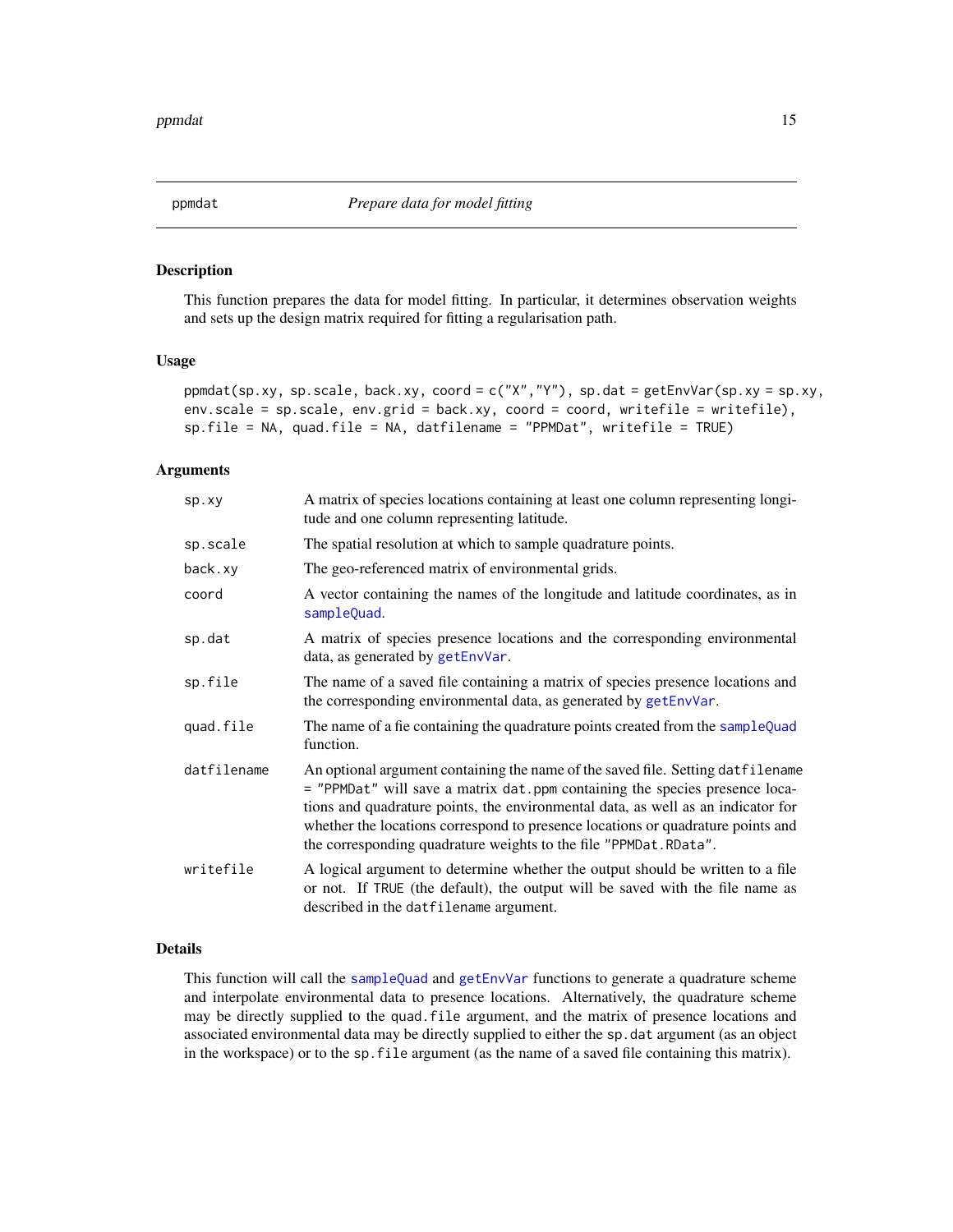#### Value

A matrix dat.ppm with columns representing the latitude and longitude of presence locations and quadrature points along with the associated environmental data, as well as a column Pres indicating whether either point corresponds to a presence location or a quadrature point, and a column wt of observation weights.

# Author(s)

Ian W. Renner

# See Also

[sampleQuad](#page-23-1) for generating a regular grid of quadrature points.

[getEnvVar](#page-7-1) for interpolating environmental data to species presence locations.

# Examples

```
data(BlueMountains)
species.ppm = ppmdat(sp.xy = BlueMountains$eucalypt, back.xy = BlueMountains$env,
sp.scale = 1, datfilename = NA, writefile = FALSE)
```
<span id="page-15-1"></span>

ppmlasso *Fit point process models with LASSO penalties*

#### Description

The ppmlasso function fits point process models (either Poisson or area-interaction models) with a sequence of LASSO, adaptive LASSO or elastic net penalties (a "regularisation path").

#### Usage

```
ppmlasso(formula, sp.xy, env.grid, sp.scale, coord = c("X", "Y"),
data = ppmdat(sp.xy = sp.xy, sp.scale = sp.scale, back.xy = env.grid, coord = c("X", "Y"),
sp.file = NA, quad.file = NA, datfilename = "PPMDat", writefile = writefile), lamb = NA,
n.fits = 200, ob.wt = NA, criterion = "bic", alpha = 1, family = "poisson", tol = 1.e-9,
gamma = 0, init.coef = NA, mu.min = 1.e-16, mu.max = 1/mu.min, r = NA, interactions = NA,
availability = NA, max.it = 25, min.lamb = -10, standardise = TRUE, n.blocks = NA,
block.size = sp.scale*100, seed = 1, writefile = TRUE)
```

| formula | The formula of the fitted model. For a point process model, the correct form is<br>$\sim$ variables.                                                                                                                                                                           |
|---------|--------------------------------------------------------------------------------------------------------------------------------------------------------------------------------------------------------------------------------------------------------------------------------|
| SP.XY   | A matrix of species locations containing at least one column representing lon-<br>gitude and one column representing latitude. Environmental variables are inter-<br>polated to the locations of sp. xy using the getEnvVar function, unless the data<br>argument is supplied. |

<span id="page-15-0"></span>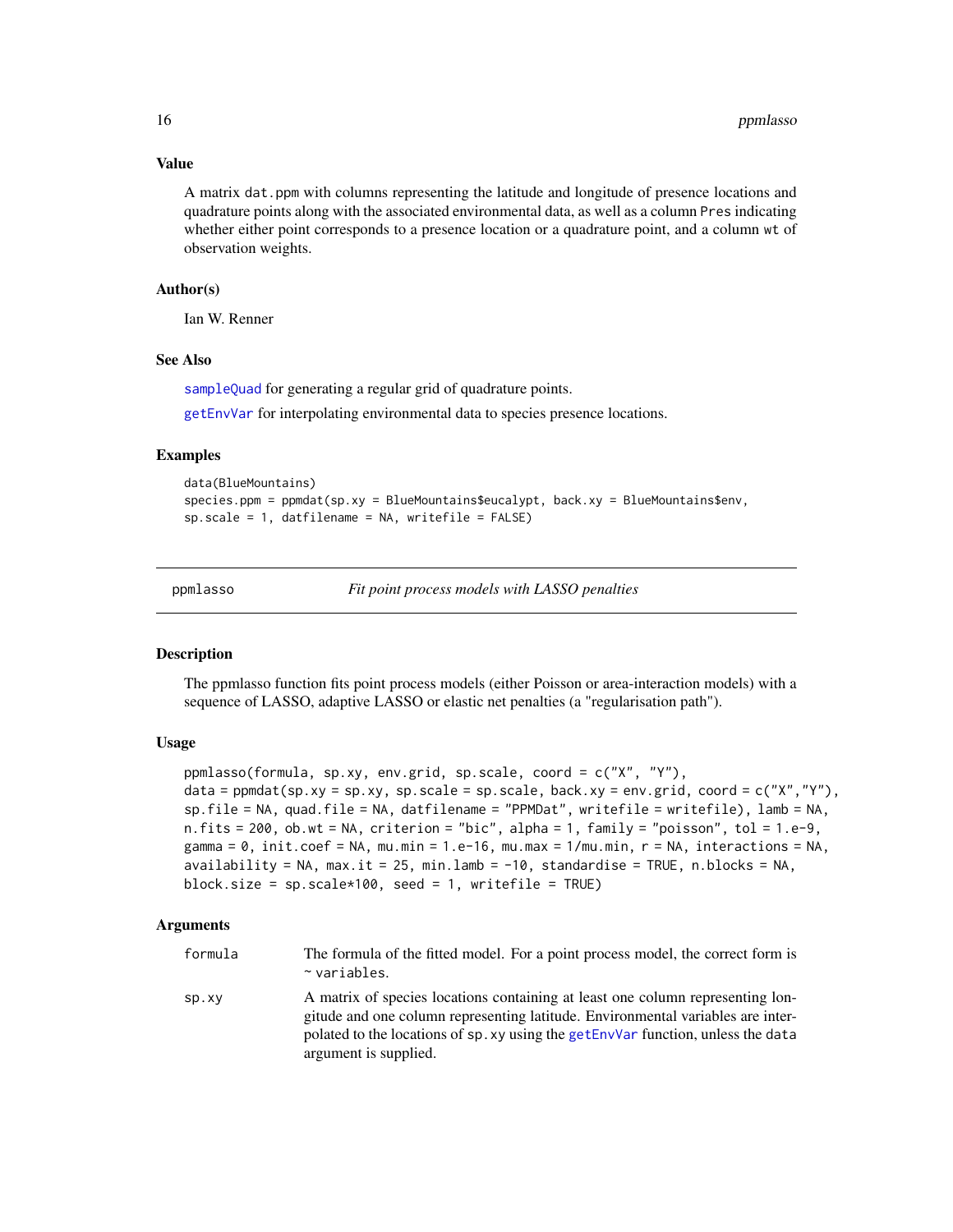#### <span id="page-16-0"></span>ppmlasso and the contract of the contract of the contract of the contract of the contract of the contract of the contract of the contract of the contract of the contract of the contract of the contract of the contract of t

| env.grid  | The geo-referenced matrix of environmental grids. This matrix is used to gener-<br>ate quadrature points using the sampleQuad function, interpolate environmental<br>data to the species locations of sp. xy using the getEnvVar function, and calcu-<br>late observation weights using the ppmdat function, unless the data argument<br>is supplied. This creates a data matrix data which provides the variables for the<br>formula argument. |
|-----------|-------------------------------------------------------------------------------------------------------------------------------------------------------------------------------------------------------------------------------------------------------------------------------------------------------------------------------------------------------------------------------------------------------------------------------------------------|
| sp.scale  | The spatial resolution at which to define the regular grid of quadrature points.<br>sampleQuad will subsample from the rows of data that coincide with a regular<br>grid at a resolution of sp. scale.                                                                                                                                                                                                                                          |
| coord     | A vector containing the names of the longitude and latitude coordinates.                                                                                                                                                                                                                                                                                                                                                                        |
| data      | An optional data matrix generated from the ppmdat function. Supplying a matrix<br>to data is an alternative way of providing the environmental variables used in<br>the formula argument, instead of specifying sp. xy and env. grid.                                                                                                                                                                                                           |
| lamb      | A vector of penalty values that will be used to create the regularisation path. If<br>lamb = NA, the penalty values are automatically generated from the data and the<br>n.fits argument.                                                                                                                                                                                                                                                       |
| n.fits    | The number of models fitted in the regularisation path. If lamb = NA, the n. fits<br>penalty values will be equally spaced on a logarithmic scale from $e^{-10}$ to $\lambda_{max}$ ,<br>the smallest penalty that shrinks all parameter coefficients to zero.                                                                                                                                                                                  |
| ob.wt     | Quadrature weights, usually inherited from the ppmdat function.                                                                                                                                                                                                                                                                                                                                                                                 |
| criterion | The penalisation criteria to be optimised by the regularisation path. The options<br>include "aic", "bic", "blockCV", "hqc", "gcv", "nlgcv" and "msi".                                                                                                                                                                                                                                                                                          |
| alpha     | The elastic net parameter. The form of the penalty is                                                                                                                                                                                                                                                                                                                                                                                           |
|           | $\alpha * \lambda * \sum_{i=1}^p  \beta_j  + (1-\alpha) * \lambda * \sum_{i=1}^p (\beta_i)^2.$                                                                                                                                                                                                                                                                                                                                                  |
|           | The default value alpha = 1 corresponds to a LASSO penalty, while alpha = $\theta$<br>corresponds to a ridge regression penalty.                                                                                                                                                                                                                                                                                                                |
| family    | The family of models to be fitted $-$ family = "poisson" for Poisson point pro-<br>cess models or family = "area.inter" for area-interaction models.                                                                                                                                                                                                                                                                                            |
| tol       | The convergence threshold for the descent algorithm. The algorithm continues<br>for a maximum of max. it iterations until the difference in likelihood between<br>successive fits falls below tol.                                                                                                                                                                                                                                              |
| gamma     | The exponent of the adaptive weights for the adaptive LASSO penalty. The<br>default value gamma $= 0$ corresponds to a normal LASSO penalty.                                                                                                                                                                                                                                                                                                    |
| init.coef | The initial coefficients used for an adaptive LASSO penalty.                                                                                                                                                                                                                                                                                                                                                                                    |
| mu.min    | The threshold for small fitted values. Any fitted value less than the threshold is<br>set to mu.min.                                                                                                                                                                                                                                                                                                                                            |
| mu.max    | The threshold for large fitted values. Any fitted value larger than the threshold<br>will be set to mu, max.                                                                                                                                                                                                                                                                                                                                    |
| r         | The radius of point interactions, required if family = "area. inter".                                                                                                                                                                                                                                                                                                                                                                           |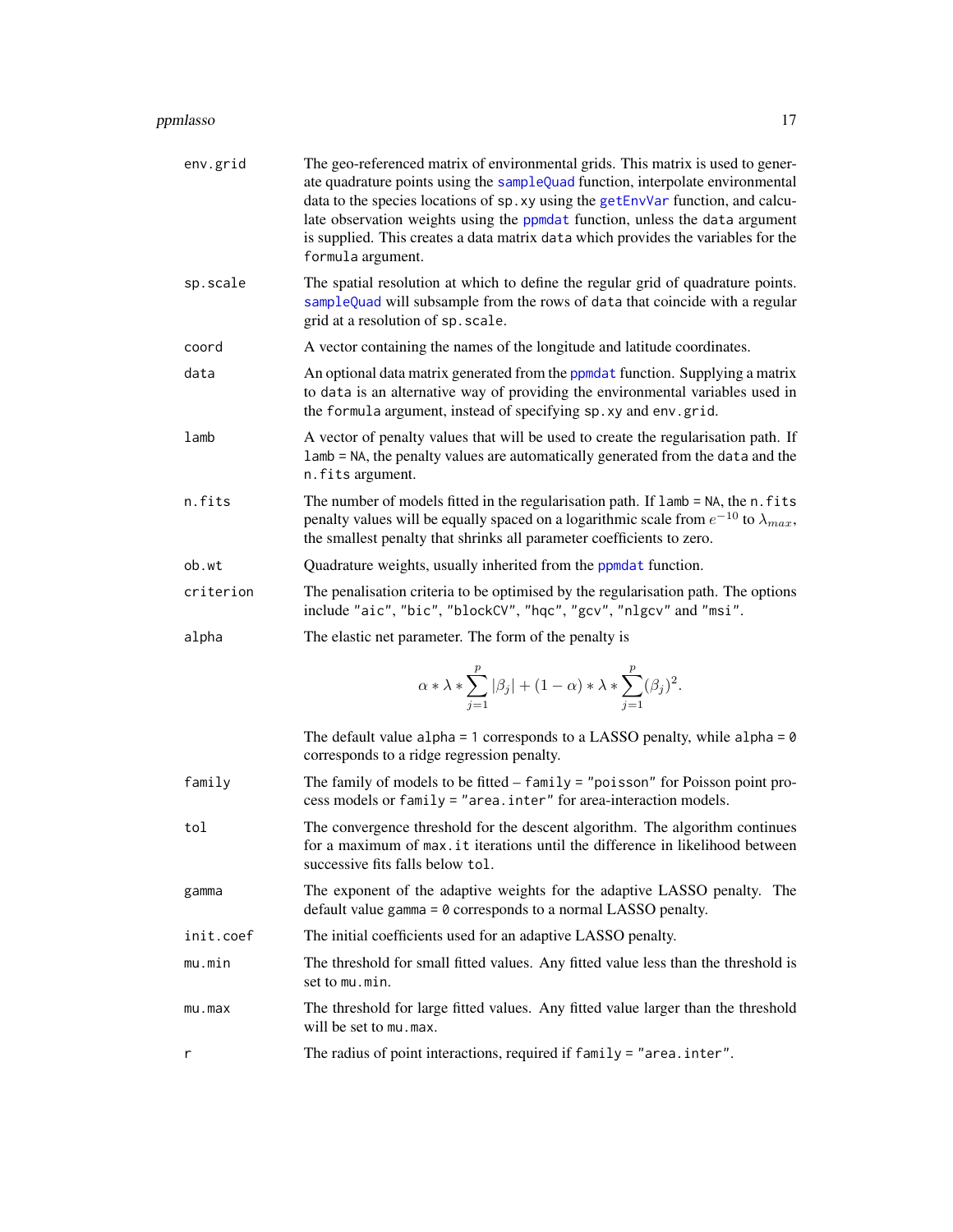<span id="page-17-0"></span>

| interactions | A vector of point interactions calculated from the point Interactions function<br>necessary for fitting area-interaction models. If interactions = NA and family<br>= "area.inter", point interactions will be automatically calculated for radius<br>r to the locations of data. |
|--------------|-----------------------------------------------------------------------------------------------------------------------------------------------------------------------------------------------------------------------------------------------------------------------------------|
| availability | An optional binary matrix used in calculating point interactions indicating whether<br>locations are available $(1)$ or not $(0)$ . See point Interactions for more details.                                                                                                      |
| max.it       | The maximum number of iterations of the descent algorithm for fitting the model.                                                                                                                                                                                                  |
| min.lamb     | The power x of smallest penalty $e^x$ among the n. fits models.                                                                                                                                                                                                                   |
| standardise  | A logical argument indicating whether the environmental variables should be<br>standardised to have mean 0 and variance 1. It is recommended that variables<br>are standardised for analysis.                                                                                     |
| n.blocks     | This argument controls the number of cross validation groups into which the<br>spatial blocks are divided if the criterion argument is set to "blockCV". See<br>details.                                                                                                          |
| block.size   | The length of the edges for the spatial blocks created if the criterion argument<br>is set to "blockCV". Only square spatial blocks are currently supported. See<br>details.                                                                                                      |
| seed         | The random seed used for controlling the allocation of spatial blocks to cross<br>validation groups if the criterion argument is set to "blockCV".                                                                                                                                |
| writefile    | A logical argument passed to the ppmdat function to determine whether its out-<br>put should be written to a file or not, set to TRUE by default. See the documenta-<br>tion for <b>ppmdat</b> for details.                                                                       |

# Details

This function fits a regularisation path of point process models provided a list of species locations and a geo-referenced grid of environmental data. It is assumed that Poisson point process models (Warton & Shepherd, 2010) fit intensity as a log-linear model of environmental covariates, and that area-interaction models (Widom & Rowlinson, 1970; Baddeley & van Lieshout, 1995) fit conditional intensity as a log-linear model of environmental covariates and point interactions. Parameter coefficients are estimated by maximum likelihood for Poisson point process models and by maximum pseudolikelihood (Besag, 1977) for area-interaction models. The expressions for both the likelihood and pseudolikelihood involve an intractable integral which is approximated using a quadrature scheme (Berman & Turner, 1992).

Each model in the regularisation path is fitted by extending the Osborne descent algorithm (Osborne, 2000) to generalised linear models with penalised iteratively reweighted least squares.

Three classes of penalty  $p(\beta)$  are available for the vector of parameter coefficients  $\beta$ :

For the LASSO (Tibshirani, 1996), 
$$
p(\beta) = \lambda * \sum_{j=1}^{p} |\beta_j|
$$

For the adaptive LASSO (Zou, 2006),  $p(\beta) = \lambda * \sum_{j=1}^{p} w_j * |\beta_j|$ , where  $w_j = 1/|\hat{\beta}_{init,j}|^{\gamma}$  for some initial estimate of parameters  $\hat{\beta}_{init}$ .

For the elastic net (Zou & Hastie, 2005),  $\alpha * \lambda * \sum_{j=1}^{p} |\beta_j| + (1 - \alpha) * \lambda * \sum_{j=1}^{p} (\beta_j)^2$ . Note that this form of the penalty is a restricted case of the general elastic net penalty.

There are various criteria available for managing the bias-variance tradeoff (Renner, 2013). The default choice is BIC, the Bayesian Information Criterion, which has been shown to have good performance.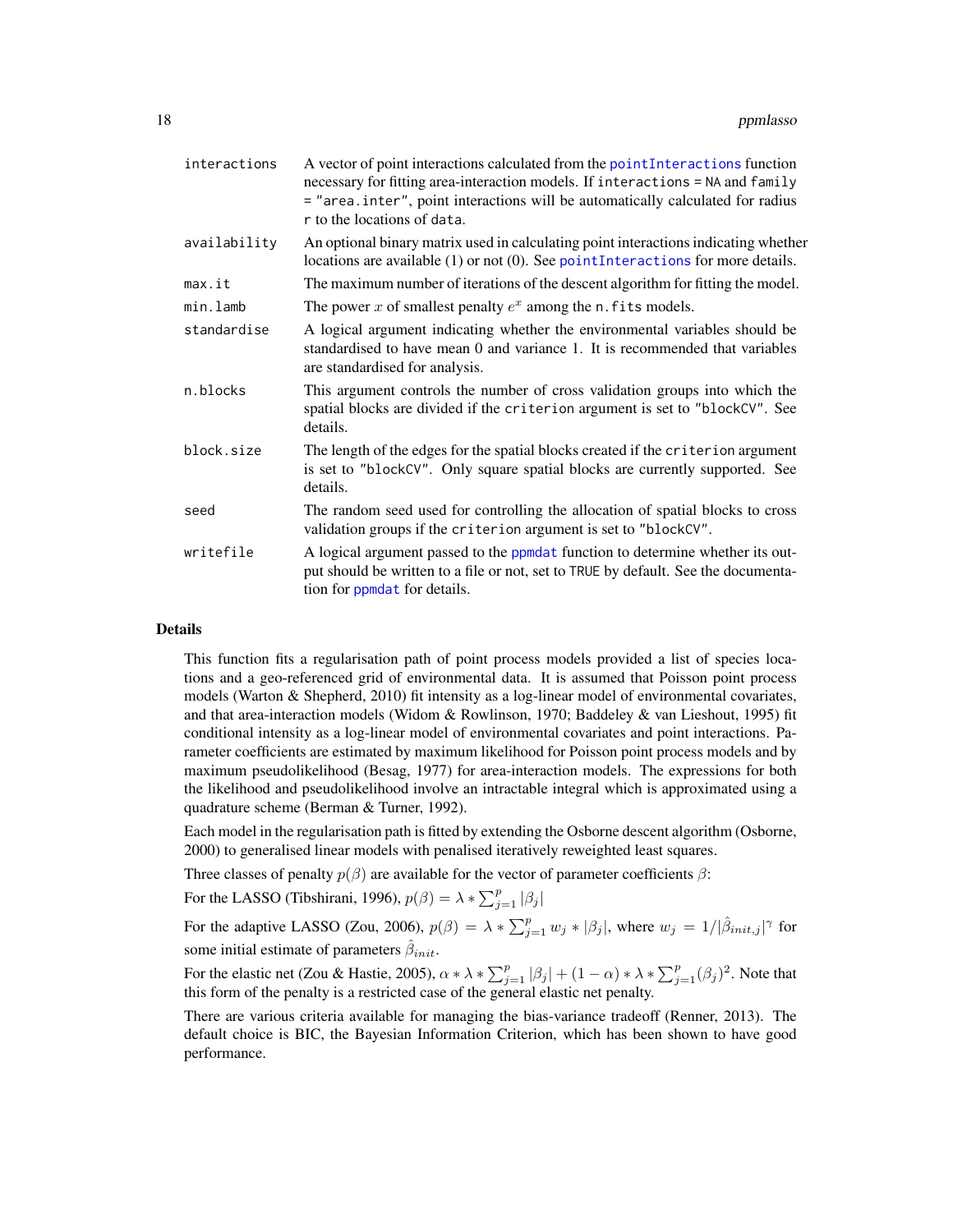#### ppmlasso and the contract of the contract of the contract of the contract of the contract of the contract of the contract of the contract of the contract of the contract of the contract of the contract of the contract of t

An alternative criterion useful when data are sparse is MSI, the maximum score of the intercept model (Renner, in prep). For a set of m presence locations, the MSI penalty is  $\lambda_{MSI} = \lambda_{max}/\sqrt{m}$ , where  $\lambda_{max}$  is the smallest penalty that shrinks all environmental coefficients to zero. The MSI penalty differs from the other criteria in that does not require an entire regularisation path to be fitted.

It is also possible to control the magnitude of the penalty by spatial cross validation by setting the criterion argument to "blockCV". The study region is then divided into square blocks with edge lengths controlled by the block.size argument, which are assigned to one of a number of cross validation groups controlled by the n.groups argument. The penalty which maximises the predicted log-likelihood is chosen.

# Value

An object of class "ppmlasso", with elements:

| betas            | A matrix of fitted coefficients of the n.fits models.                                                         |
|------------------|---------------------------------------------------------------------------------------------------------------|
| lambdas          | A vector containing the n. fits penalty values.                                                               |
| likelihoods      | A vector containing the likelihood of n. fits fitted models.                                                  |
| pen.likelihoods  |                                                                                                               |
|                  | A vector containing the penalised likelihood of n. fits fitted models.                                        |
| beta             | A vector containing the coefficients of the model that optimises the specified<br>criterion.                  |
| lambda           | The penalty value of the model that optimises the specified criterion.                                        |
| mu               | A vector of fitted values from the model that optimises the specified criterion.                              |
| likelihood       | The likelihood of the model that optimises the specified criterion.                                           |
| criterion        | The specified criterion of the function call.                                                                 |
| family           | The specified family of the function call.                                                                    |
| gamma            | The specified gamma of the function call.                                                                     |
| alpha            | The specified alpha of the function call.                                                                     |
| init.coef        | The specified init.coef of the function call.                                                                 |
| criterion.matrix |                                                                                                               |
|                  | A matrix with n. fits rows corresponding to the observed values of AIC, BIC,<br>HQC, GCV, and non-linear GCV. |
| data             | The design matrix. For the point process models fitted with this function, $mu =$<br>e^{data*beta}.           |
| pt.interactions  |                                                                                                               |
|                  | The calculated point interactions.                                                                            |
| wt               | The vector of quadrature weights.                                                                             |
| pres             | A vector indicating presence $(1)$ or quadrature point $(0)$ .                                                |
| х                | A vector of point longitudes.                                                                                 |
| У                | A vector of point latitudes.                                                                                  |
| r                | The radius of point interactions.                                                                             |
| call             | The function call.                                                                                            |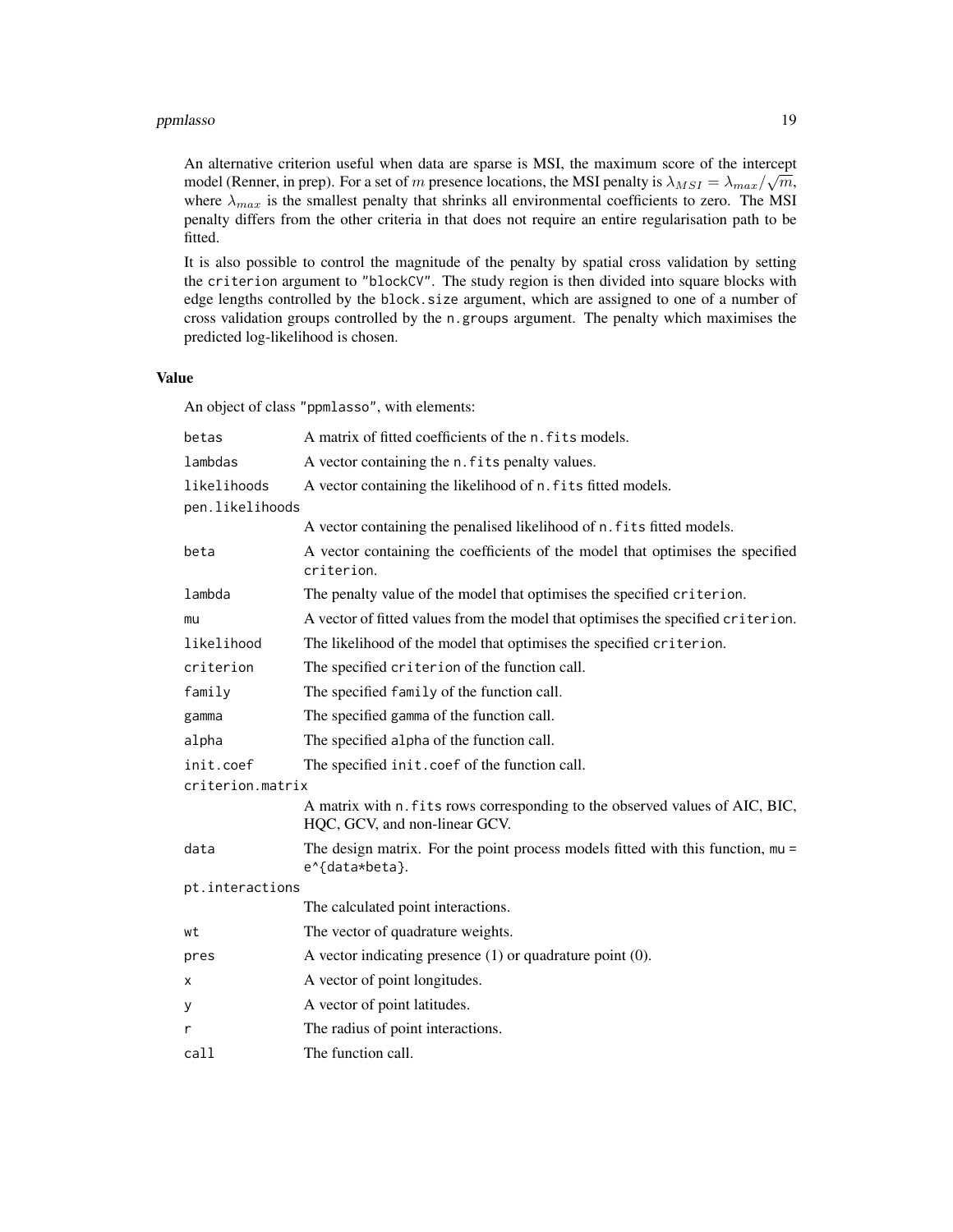<span id="page-19-0"></span>

| formula  | The formula argument.                                                                              |
|----------|----------------------------------------------------------------------------------------------------|
| s.means  | If standardise = TRUE, the means of each column of data prior to standardis-<br>ation.             |
| s.sds    | If standardise = TRUE, the standard deviations of each column of data prior to<br>standardisation. |
| cv.group | The cross validation group associated with each point in the data set.                             |
| n.blocks | The number of cross validation groups specified.                                                   |
|          |                                                                                                    |

# Author(s)

Ian W. Renner

#### References

Baddeley, A.J. & van Lieshout, M.N.M. (1995). Area-interaction point processes. *Annals of the Institute of Statistical Mathematics* 47, 601-619.

Berman, M. & Turner, T.R. (1992). Approximating point process likelihoods with GLIM. *Journal of the Royal Statistics Society, Series C* 41, 31-38.

Besag, J. (1977). Some methods of statistical analysis for spatial data. *Bulletin of the International Statistical Institute* 47, 77-91.

Osborne, M.R., Presnell, B., & Turlach, B.A. (2000). On the lasso and its dual. *Journal of Computational and Graphical Statistics* 9, 319-337.

Renner, I.W. & Warton, D.I. (2013). Equivalence of MAXENT and Poisson point process models for species distribution modeling in ecology. *Biometrics* 69, 274-281.

Renner, I.W. (2013). Advances in presence-only methods in ecology. [https://unsworks.unsw.](https://unsworks.unsw.edu.au/fapi/datastream/unsworks:11510/SOURCE01) [edu.au/fapi/datastream/unsworks:11510/SOURCE01](https://unsworks.unsw.edu.au/fapi/datastream/unsworks:11510/SOURCE01)

Tibshirani, R. (1996). Regression shrinkage and selection via the lasso. *Journal of the Royal Statistical Society, Series B* 58, 267-288.

Warton, D.I. & Shepherd, L.C. (2010). Poisson point process models solve the "pseudo-absence problem" for presence-only data in ecology. *Annals of Applied Statistics* 4, 1383-1402.

Widom, B. & Rowlinson, J.S. (1970). New model for the study of liquid-vapor phase transitions. *The Journal of Chemical Physics* 52, 1670-1684.

Zou, H. (2006). The adaptive lasso and its oracle properties. *Journal of the American Statistical Association* 101, 1418-1429.

Zou, H. & Hastie, T. (2005). Regularization and variable selection via the elastic net. *Journal of the Royal Statistical Society, Series B* 67, 301-320.

#### See Also

[print.ppmlasso](#page-22-1) for printing features of the fitted regularisation path.

[predict.ppmlasso](#page-21-1) for predicting intensity for a set of new data.

[envelope.ppmlasso](#page-5-1) for constructing a K-envelope of the model which optimises the given criterion from the spatstat package.

[diagnose.ppmlasso](#page-4-1) for diagnostic plots from the spatstat package.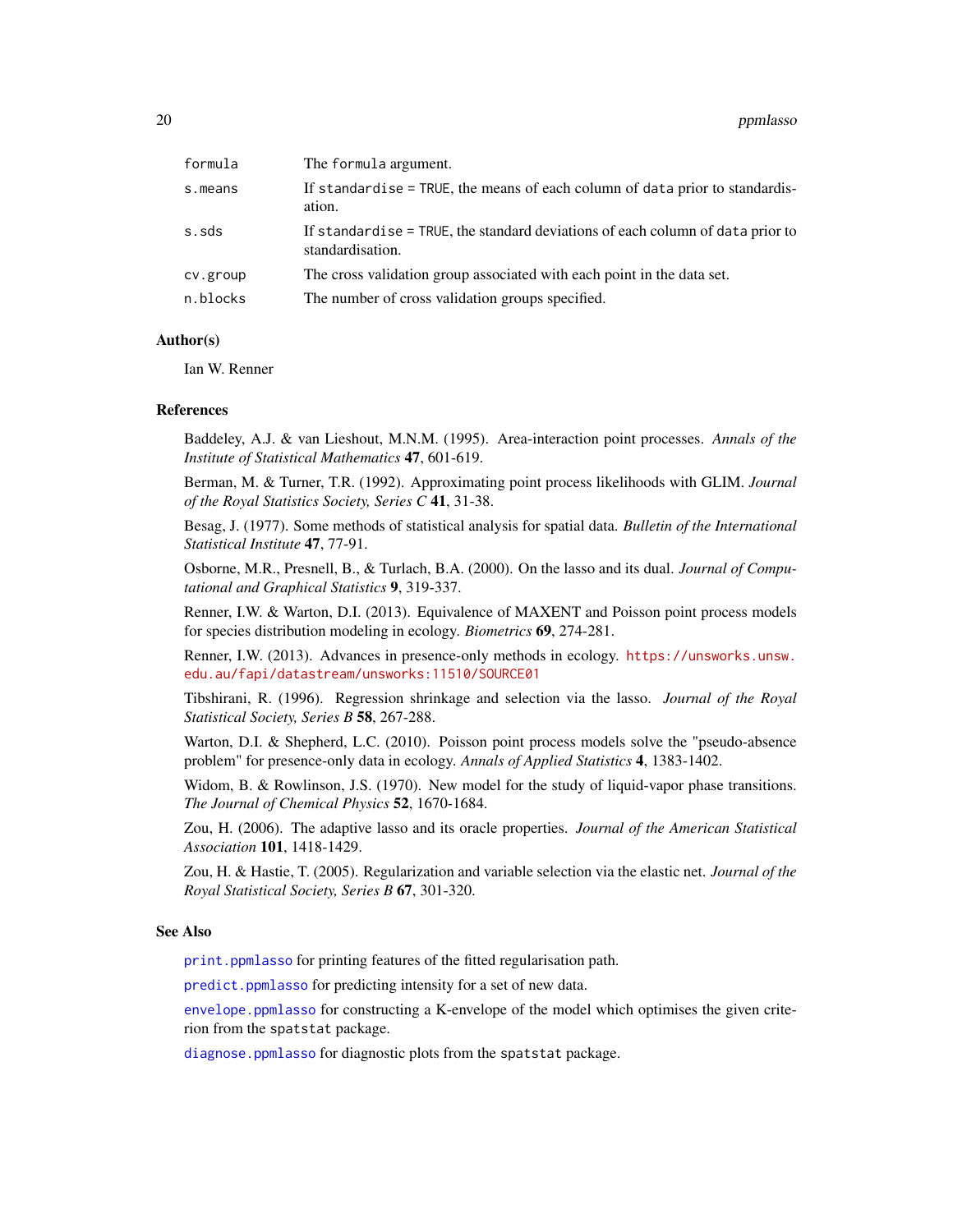# <span id="page-20-0"></span>ppmlasso-class 21

#### Examples

```
# Fit a regularisation path of Poisson point process models
data(BlueMountains)
sub.env = BlueMountains$env[BlueMountains$env$Y > 6270 & BlueMountains$env$X > 300,]
sub.euc = BlueMountains$eucalypt[BlueMountains$eucalypt$Y > 6270 & BlueMountains$eucalypt$X > 300,]
ppm.form = ~ poly(FC, TMP_MIN, TMP_MAX, RAIN_ANN, degree = 2)ppm.fit = ppmlasso(ppm.form, sp.xy = sub.euc, env.grid = sub.env, sp.scale = 1, n.fits = 20,
writefile = FALSE)
#Fit a regularisation path of area-interaction models
data(BlueMountains)
ai.form = ~ poly(FC, TMP_MIN, TMP_MAX, RAIN_ANN, degree = 2)ai.fit = ppmlasso(ai.form, sp.xy = sub.euc, env.grid = sub.env, sp.scale = 1,
family = "area.inter", r = 2, availability = BlueMountains$availability, n.fits = 20,
writefile = FALSE)
```
ppmlasso-class *Class* "ppmlasso"

# Description

A class ppmlasso which represents a point process model with a LASSO-type penalty.

#### Methods

- diagnose signature(object = "ppmlasso"): Produce diagnostic plots for a fitted point process model.
- envelope signature(Y = "ppmlasso"): Produce a Monte Carlo simulation envelope for a summary function of a fitted point process model.
- predict signature(object = "ppmlasso"): Calculate the predicted intensity for a fitted point process model to a set of data.
- $print$  signature( $x = "ppmlasso"$ ): Print the details of a fitted point process model.

# Author(s)

Ian W. Renner

#### Examples

showClass("ppmlasso")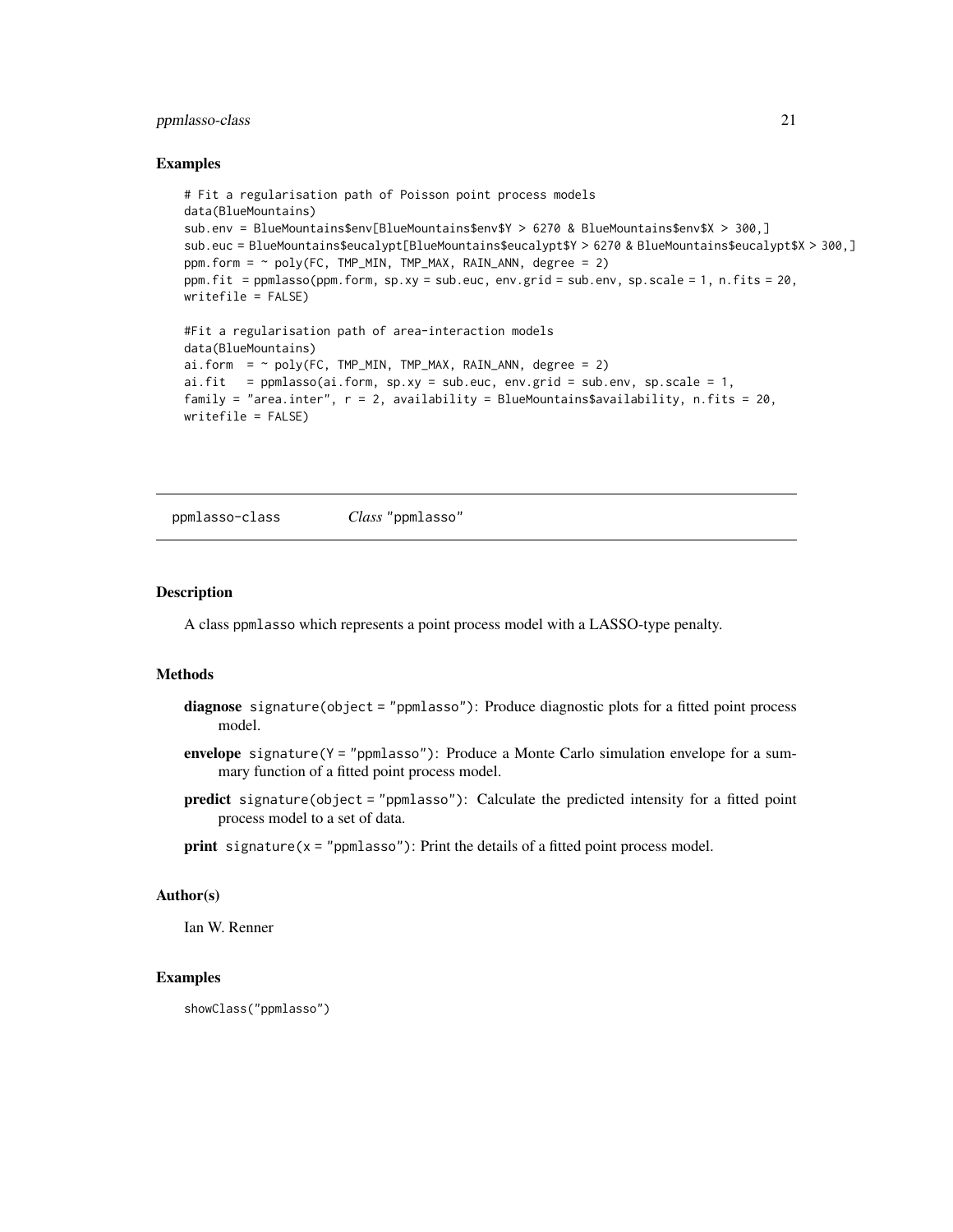<span id="page-21-0"></span>

# Description

Methods for function [predict](#page-0-0)

# Methods

signature(object = "ppmlasso") Creates a vector of predicted intensities for an object of class ppmlasso.

<span id="page-21-1"></span>predict.ppmlasso *Prediction to new data from a fitted regularisation path*

# Description

Given a fitted regularisation path produced by [ppmlasso](#page-15-1), this function will predict the intensity for a new set of data.

#### Usage

## S3 method for class 'ppmlasso' predict(object, ..., newdata, interactions = NA)

# Arguments

| object       | A fitted regularisation path produced by ppmlasso.                                        |
|--------------|-------------------------------------------------------------------------------------------|
| .            | Additional arguments impacting the prediction calculations.                               |
| newdata      | A data frame of new environmental data for which predicted intensities are com-<br>puted. |
| interactions | A vector of point interactions for predictions of area-interaction models.                |

# Value

A vector of predicted intensities corresponding to the environmental data provided in the newdata argument.

# Author(s)

Ian W. Renner

# See Also

[ppmlasso](#page-15-1) for fitting a regularisation path of point process models.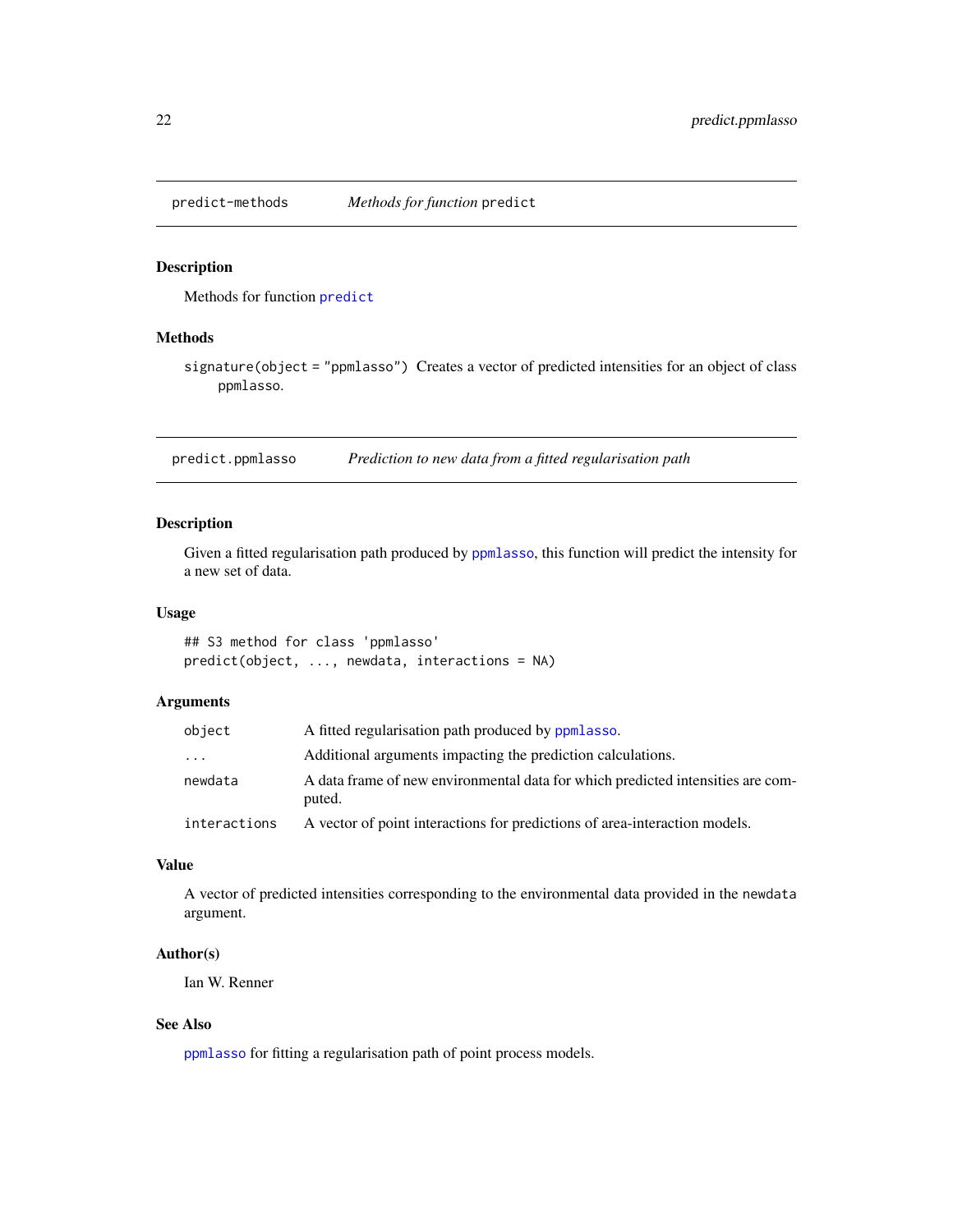# <span id="page-22-0"></span>print-methods 23

#### Examples

```
data(BlueMountains)
sub.env = BlueMountains$env[BlueMountains$env$Y > 6270 & BlueMountains$env$X > 300,]
sub.euc = BlueMountains$eucalypt[BlueMountains$eucalypt$Y > 6270 & BlueMountains$eucalypt$X > 300,]
ppm.form = ~ poly(FC, TMP_MIN, TMP_MAX, RAIN_ANN, degree = 2, raw = TRUE)ppm.fit = ppmlasso(ppm.form, sp.xy = sub.euc, env.grid = sub.env, sp.scale = 1, n.fits = 20,
writefile = FALSE)
pred.mu = predict(ppm.fit, newdata = sub.env)
```
print-methods *Methods for function* print

#### Description

Methods for function [print](#page-0-0)

#### Methods

signature( $x = "ppmlasso"$ ) Prints output for a ppmlasso object with details controlled by arguments of the [print.ppmlasso](#page-22-1) function.

<span id="page-22-1"></span>print.ppmlasso *Print a fitted regularisation path*

# Description

This function prints output from a fitted regularisation path.

# Usage

```
## S3 method for class 'ppmlasso'
print(x, ..., output = c("all", "path", "model", "interaction"))
```

| x        | A regularisation path fitted by ppmlasso.                                                                                                                                                                                                                                                                                                                                                                                          |
|----------|------------------------------------------------------------------------------------------------------------------------------------------------------------------------------------------------------------------------------------------------------------------------------------------------------------------------------------------------------------------------------------------------------------------------------------|
| $\cdots$ | Further arguments controlling the printed output.                                                                                                                                                                                                                                                                                                                                                                                  |
| output   | This argument controls what output is printed to the screen. If output includes<br>"path", information about the entire regularisation path is printed. If output<br>includes "model", information about the model that optimises the given crite-<br>rion is printed. If output includes "interaction", information about the point<br>interactions is printed. Setting output = "all" will print all available informa-<br>tion. |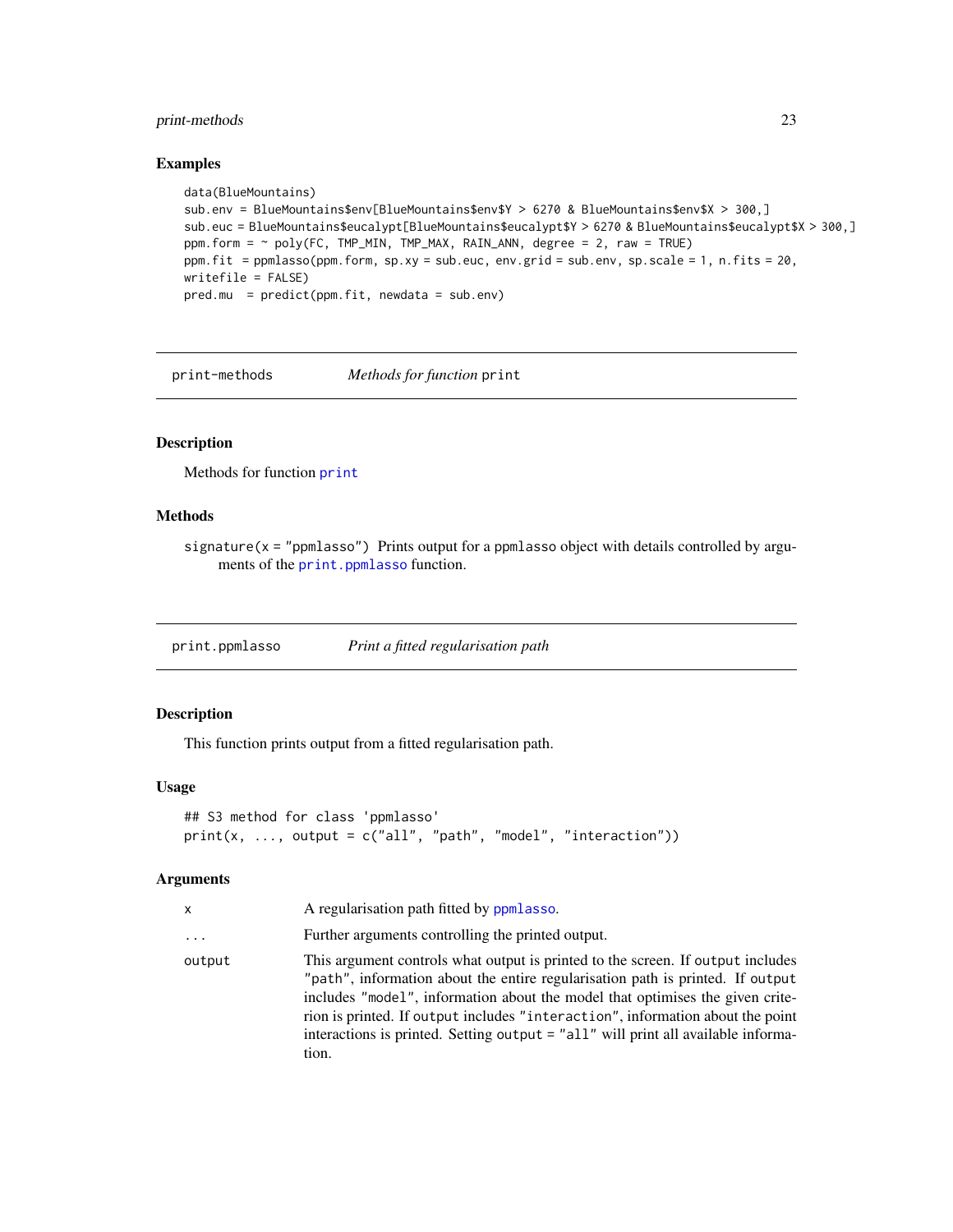# Value

N/A

# Author(s)

Ian W. Renner

# See Also

[ppmlasso](#page-15-1) for fitting regularisation paths.

# Examples

```
# Fit a regularisation path of Poisson point process models
data(BlueMountains)
ppm.form = ~ poly(FC, TMP_MIN, TMP_MAX, RAIN_ANN, degree = 2)ppm.fit = ppmlasso(ppm.form, sp.xy = BlueMountains$eucalypt,
env.grid = BlueMountains$env, sp.scale = 1, n.fits = 20, writefile = FALSE)
print(ppm.fit)
```
sampleQuad *Generate regular grid of quadrature points with environmental data*

#### Description

This function generates a regular grid of quadrature points and associated environmental data at a nominated spatial resolution.

# Usage

```
sampleQuad(env.grid, sp.scale, coord = c("X", "Y"), quadfilename = "Quad", tol = 0.01,
writefile = TRUE)
```

| env.grid     | The geo-referenced matrix of environmental grids. It must have a vector of<br>longitude and a vector of latitude.                                                                                                                                                   |
|--------------|---------------------------------------------------------------------------------------------------------------------------------------------------------------------------------------------------------------------------------------------------------------------|
| sp.scale     | The spatial resolution at which to sample quadrature points.                                                                                                                                                                                                        |
| coord        | A vector containing the names of the longitude and latitude coordinates.                                                                                                                                                                                            |
| quadfilename | An optional argument containing the prefix of the name of the saved file. The<br>default is "Quad" so that a matrix generated at a spatial resolution of 1 would<br>be saved in the file "Quad1. RData". A file is saved for every resolution given in<br>sp.scale. |
| tol          | An optional argument to specify the tolerance level of coordinate error passed<br>to an internal call to the griddify function, set to 0.01 by default.                                                                                                             |
| writefile    | A logical argument to determine whether the output should be written to a file<br>or not. If TRUE (the default), the output will be saved with the file name as<br>described in the quadfilename argument.                                                          |

<span id="page-23-0"></span>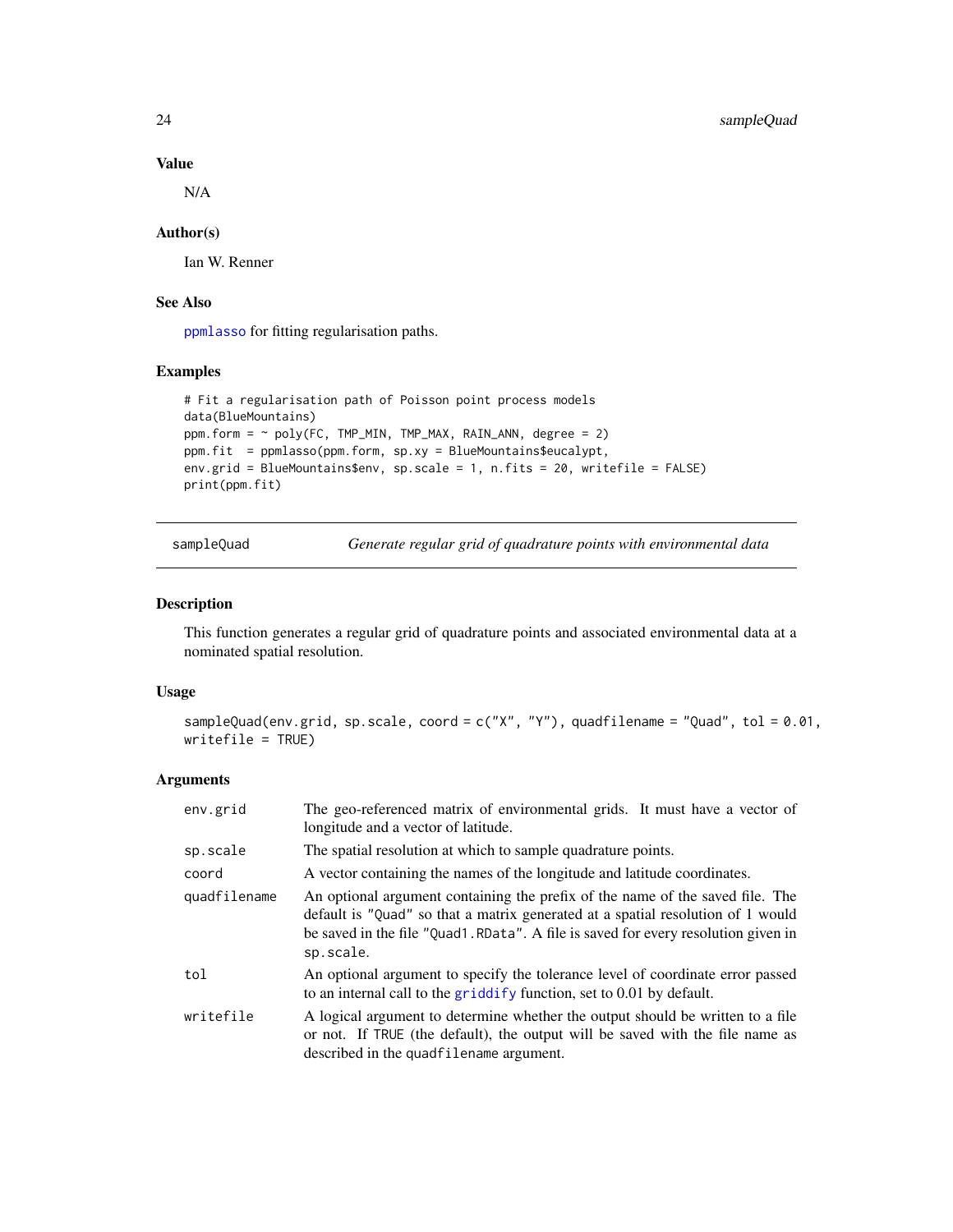# sampleQuad 25

# Value

The output is a matrix of quadrature points at the spatial resolution supplied to sp.scale. If a vector of resolutions is supplied, the output is a list of matrices for each spatial resolution.

# Author(s)

Ian W. Renner

# Examples

```
data(BlueMountains)
quad.1 = sampleQuad(env.grid = BlueMountains$env, sp.scale = 1, quadfilename = NA,
writefile = FALSE)
```